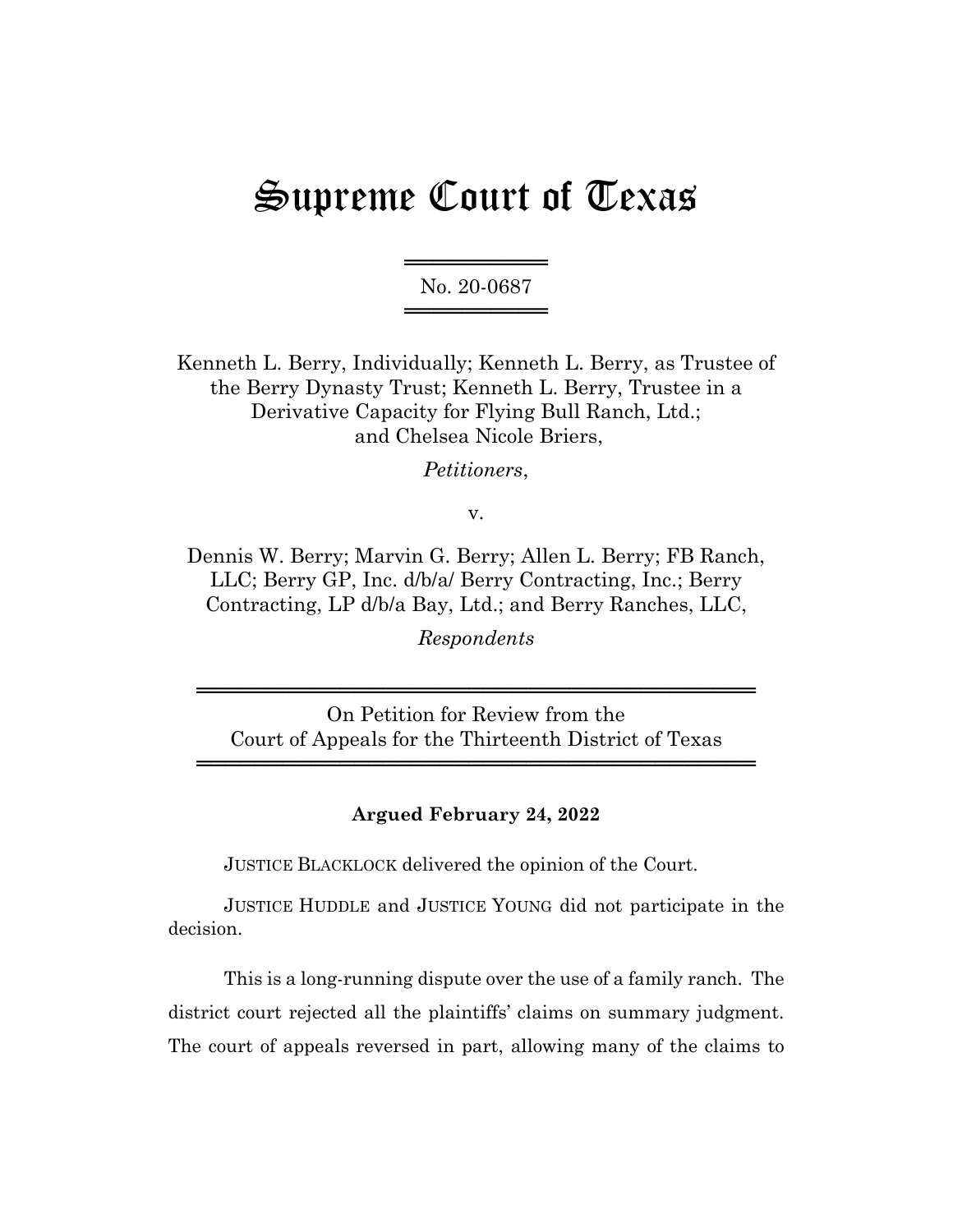proceed. We conclude that all claims brought by Kenneth Berry were properly rejected by the district court but that Chelsea Berry's claims should have been allowed to proceed. The court of appeals' judgment is affirmed in part and reversed in part, and the case is remanded to the district court for further proceedings.

## **I.**

## **A.**

Kenneth Berry and his daughter, Chelsea Briers, sued Kenneth's three brothers and several companies controlled by his brothers and their mother. The two sides have quarreled for many years over a family ranch, which Kenneth's parents bought over sixty years ago in the hope that their descendants would enjoy the ranch as a family legacy. The sad history of this family feud follows.

Around 1960, Marvin and Laura Berry purchased a ranch in Real County. They named it Flying Bull Ranch. In 1997, Mr. and Mrs. Berry created Flying Bull Ranch, Ltd. (the Partnership), a Texas limited partnership. They transferred ownership of the Ranch to the Partnership, in which Mr. and Mrs. Berry both owned a 49% interest as limited partners. The remaining 2% was owned by the general partner, FB Ranch, LLC (FB Ranch). Mr. and Mrs. Berry were both managers of FB Ranch. The Berrys had four sons: Kenneth, Dennis, Marvin G., and Allen.

Shortly before Mr. Berry passed away in 1997, the Berrys donated their 98% limited-partner interest in the Partnership to the Berry Dynasty Trust (Trust). The Trust became the sole limited partner.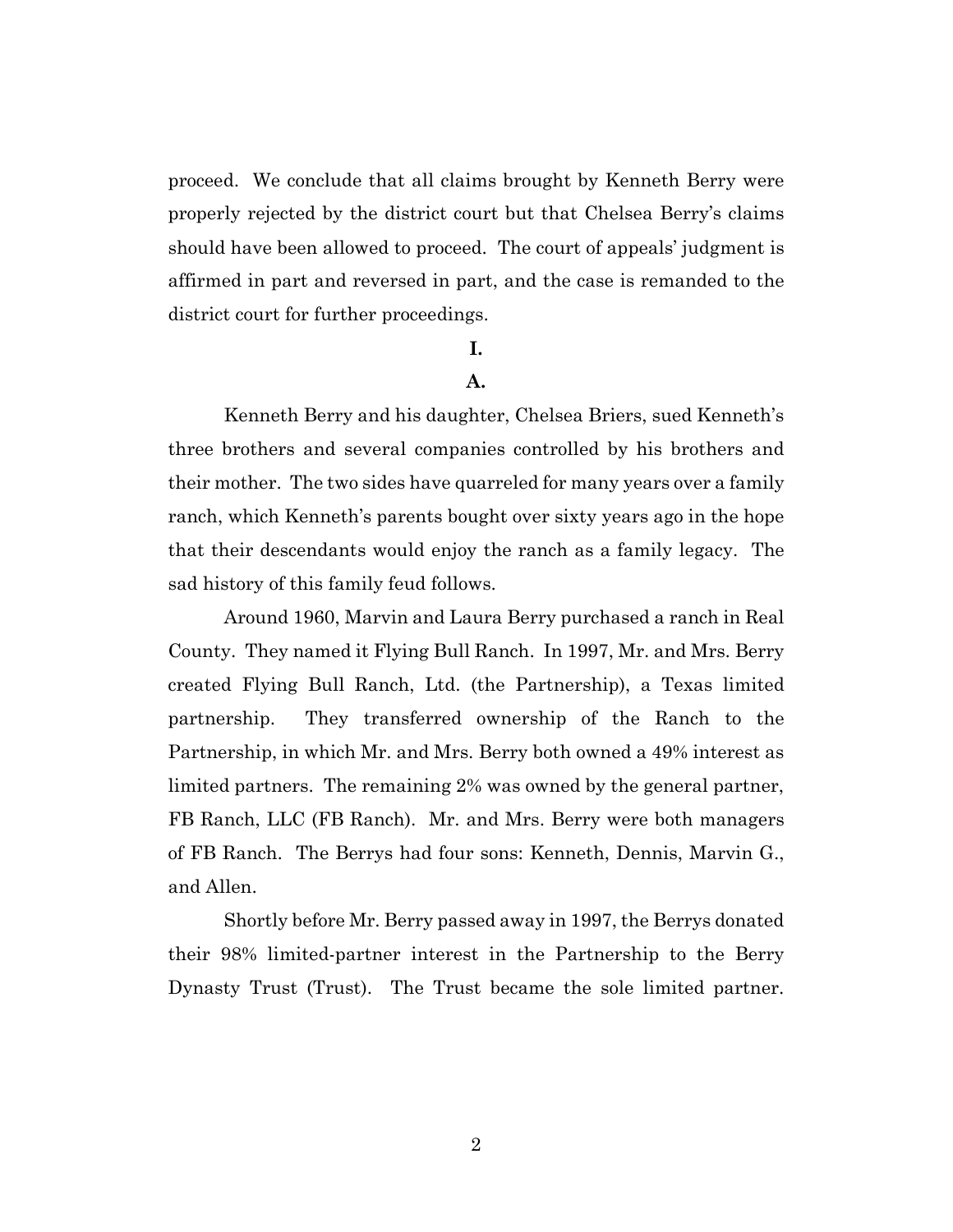After Mr. Berry's death, Laura Berry became the sole owner and manager of FB Ranch.

Written agreements govern the Partnership and the Trust. Section 1.3 of the Partnership Agreement states that the purpose of the Partnership is "to own and manage" the Ranch "and to engage in farming, ranching and wildlife . . . management and in connection with such business to own, develop, and manage the assets of the partnership." Sections 5.1 and 5.4 grant broad powers to FB Ranch, the general partner, to manage the affairs of the Partnership, but the general partner is not permitted to lease the Ranch for a term longer than three years. The Partnership Agreement further provides that the Berrys will not sell the Ranch except to each other, to a trust benefitting the family, or to another entity controlled by the Berrys or their trust. The parties agree that the Berrys considered the Ranch a special place and intended the Ranch to stay in the family.

Section 1.1 of the Trust Agreement states that the Trust is established "for the benefit of our children, Dennis W. Berry, Kenneth L. Berry, Marvin G. Berry, and Allen L. Berry, and their issue. Such children and issue are sometimes referred to hereinafter as the 'demand beneficiaries' of the trust." When the Trust was created, Kenneth's daughter Chelsea was alive, and the parties agree she is a demand beneficiary. The Trust Agreement also evidences the Berrys' desire to keep the Ranch in the family. Section 5.4 states that "[t]he trustees shall be expressly prohibited from consenting to the dissolution of [the Partnership] and from consenting to the sale of the ranch land owned by [the Partnership]."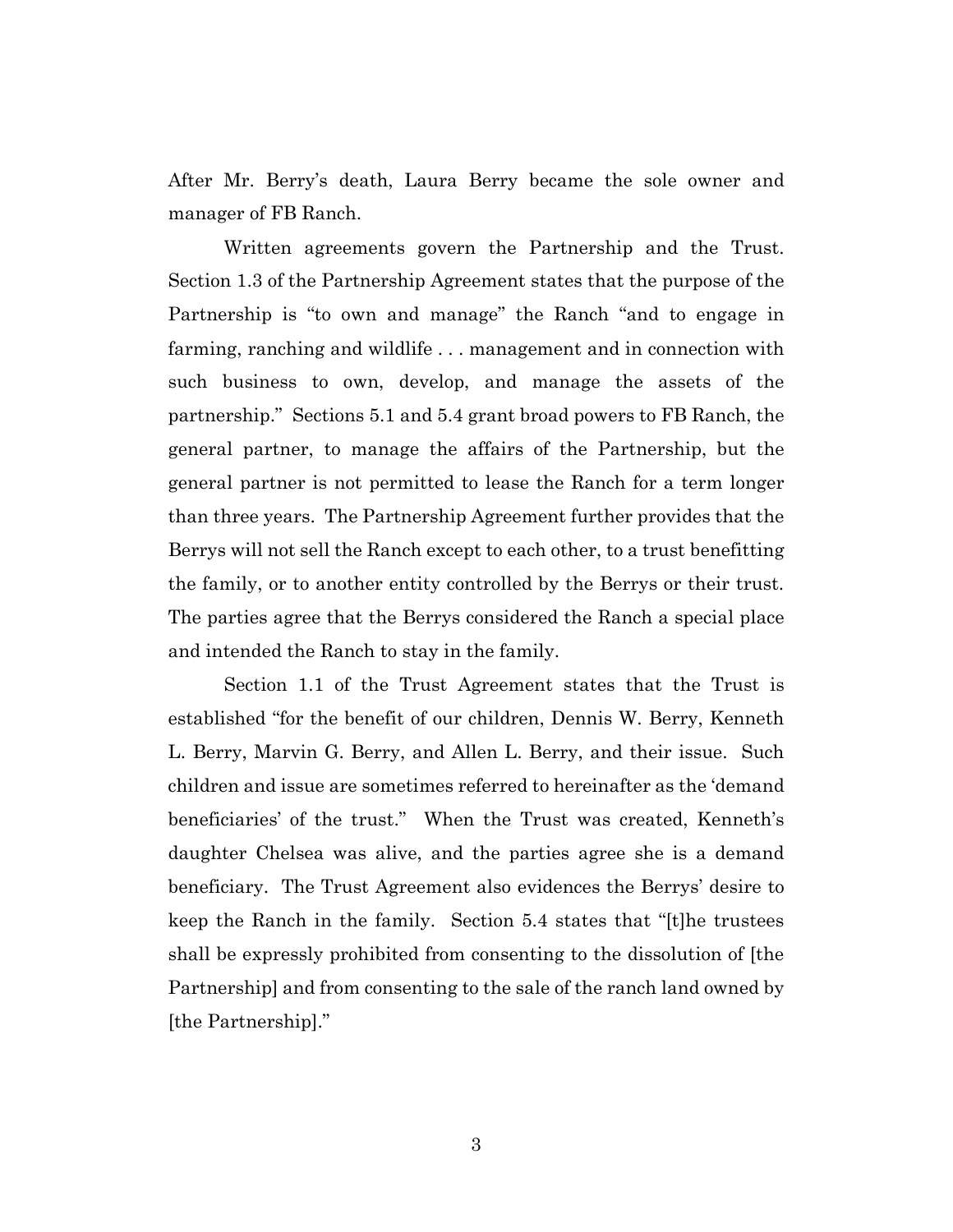Mr. Berry started a successful business, which remains in operation and has undergone several changes in corporate structure over the years. Its current form is Berry GP, Inc. d/b/a Berry Contracting, Inc. (Berry Contracting). Two other companies are involved in this case. Berry Contracting, LP, d/b/a Bay, Ltd. (Bay Limited), is a subsidiary of Berry Contracting. Berry Ranches, LLC, (Berry Ranches) is a company owned by Laura Berry.

At the time Mr. Berry died in 1997, his son Kenneth was president of Berry Contracting. After a falling out with his family, Kenneth resigned in 1998. According to the family, the falling out was over Kenneth's attempt to secretly sell off parts of Berry Contracting while his father was dying. In 2000, Kenneth sold his interests in the family's companies to his brothers. Litigation followed. We count at least seventeen lawsuits among Kenneth and his family, including the present suit. In 2005, the family agreed to a global settlement agreement, which contained a mutual release between Kenneth and his family, including their companies. Litigation, however, did not end.

This particular lawsuit arises from the following facts. Berry Contracting used the Ranch for business purposes over the years. It did so pursuant to oral and written lease agreements, and it paid rent to the Partnership, which owns the Ranch. For many years, Berry Contracting paid \$40,000 annually to use the Ranch under an oral lease. Charles Vanaman, an attorney for Berry Contracting and other Berry companies, testified that the terms of the lease had not changed since 1989. In addition, since 1996, Berry Ranches paid the Partnership for a grazing and hunting lease on the Ranch.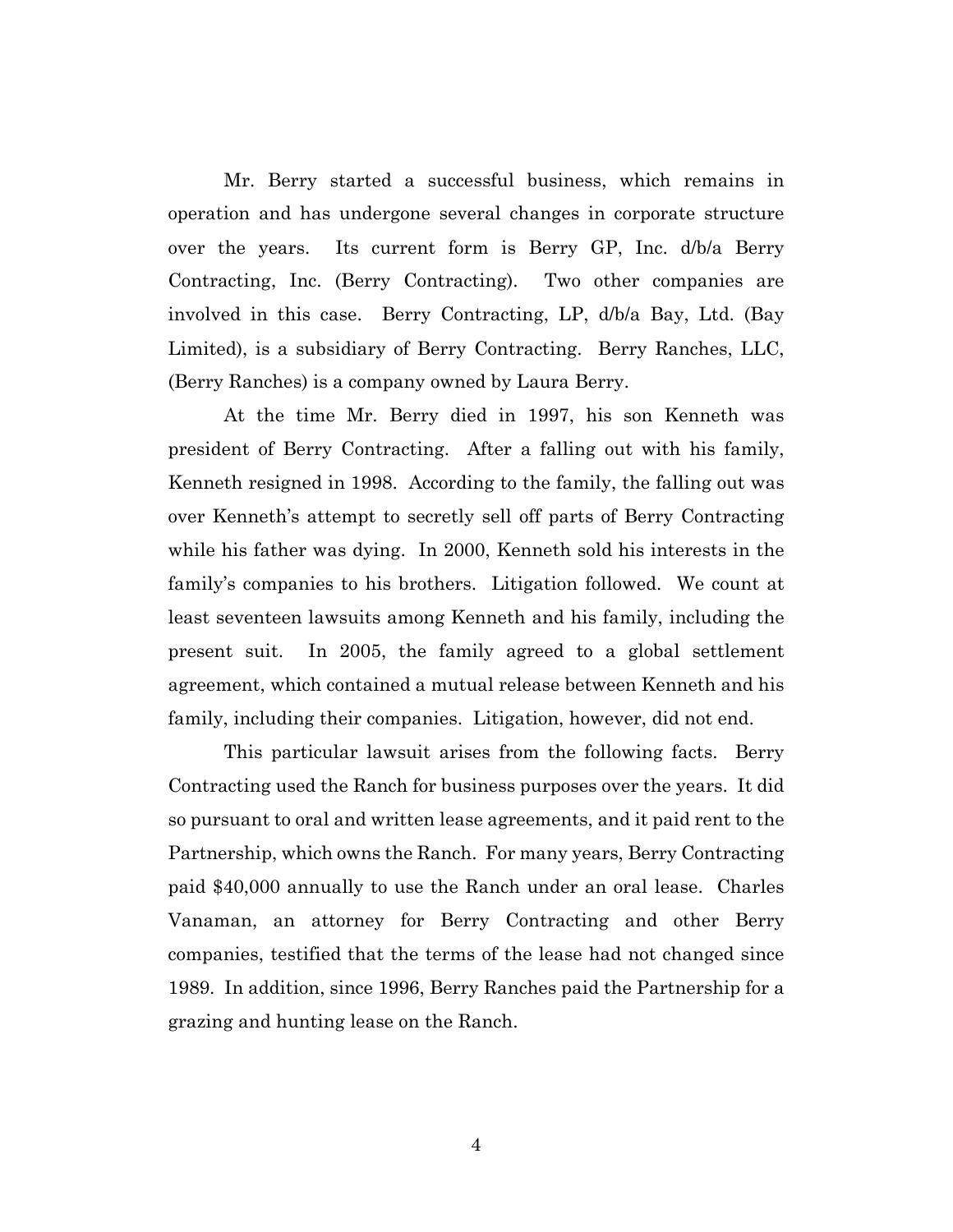The parties have very different stories about missing lease payments owed to the Partnership. Vanaman testified that, from 2000 to 2007, Berry Contracting did not make the \$40,000 lease payments. Kenneth claimed this was part of a plot by his brothers, who controlled Berry Contracting, to enrich themselves. Kenneth also claimed that Berry Contracting improperly paid Berry Ranches over \$600,000 to lease the Ranch. Kenneth claimed these payments should have gone to the Partnership because the Partnership, not Berry Ranches, owns the Ranch and is therefore entitled to receive the lease payments. Laura testified that the payments to the wrong company began in 2000 or 2001. Kenneth contends that this misallocation of lease payments was part of a scheme to direct the payments back to his brothers. The effect of this alleged scheme was to allow the brothers to use the Ranch to benefit themselves and Berry Contracting without paying a fair rent to the Partnership. Kenneth alleges that because the Trust holds a 98% interest in the Partnership, the failure to pay rent to the Partnership reduced the funds that flowed to the Trust, which are held for the benefit of Kenneth, his brothers, and their children.

Kenneth's brothers conceded that lease payments from Berry Contracting should not have been deposited in Berry Ranches' account. They claimed the checks were made out to "Flying Bull Ranch" and sent to Laura, their mother, who accidentally deposited the payments in the wrong account. They say the error was due partly to a mistake in an organizational chart describing the family's myriad business entities.

In March 2007, Berry Contracting and the Partnership executed a written lease of the Ranch for the first time. The lease was

5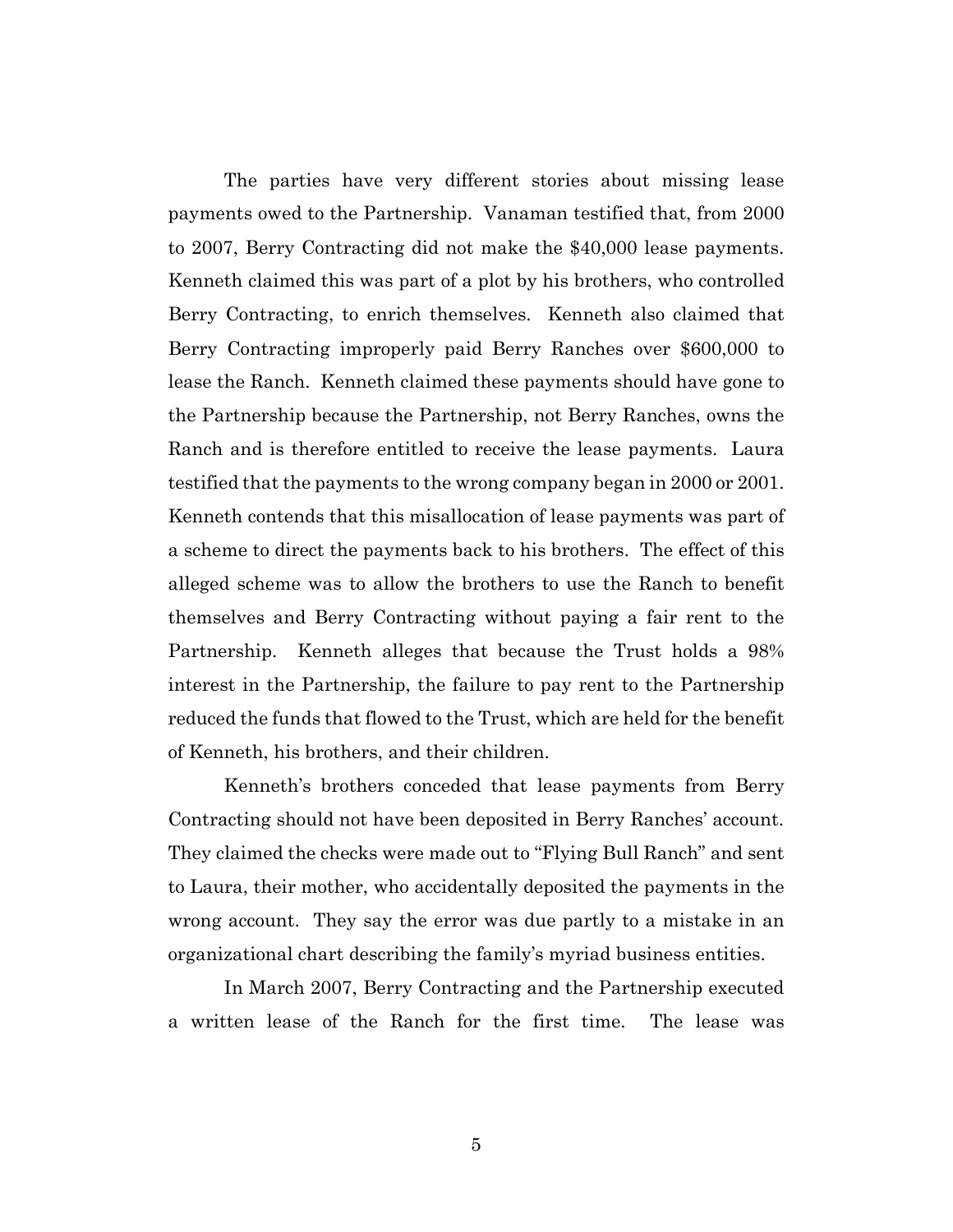retroactively dated to 2000, and a Memorandum of Lease describing the lease was recorded in the courthouse records in December 2008. The lease had an initial 25-year term, renewable for up to 99 years. Kenneth complains that the lease was "backdated" and provided inadequate compensation for the use of the Ranch. He also complains that the lease violated the Partnership Agreement's ban on leases exceeding three years and that the long duration of the lease was effectively a sale of the Ranch in violation of Section 5.4 of the Trust Agreement. Kenneth claims he did not discover the 2007 written lease until 2015. He claims his co-trustees never disclosed the existence of the written lease prior to his discovery of it.

#### **B.**

In 2016, Kenneth and his daughter Chelsea filed this suit. They sued Kenneth's three brothers, as well as FB Ranch, Berry Contracting, Bay Limited, and Berry Ranches. The suit alleges that Berry Contracting did not pay for its use of the Ranch, that payments were wrongfully sent to Berry Ranches, and that the lease's term is impermissibly long. The suit also complains that a \$40,000/year lease payment is below market value.

Kenneth alleges claims in three separate capacities: as a beneficiary of the Trust, as a trustee of the Trust, and in a derivative capacity on behalf of the Partnership. Chelsea alleges her claims in her capacity as a Trust beneficiary. The petition asserts breach of fiduciary duty claims seeking damages against the other trustees—brothers Dennis, Marvin G., and Allen. It further alleges that the brothers and the other defendants conspired in, and aided and abetted, the breaches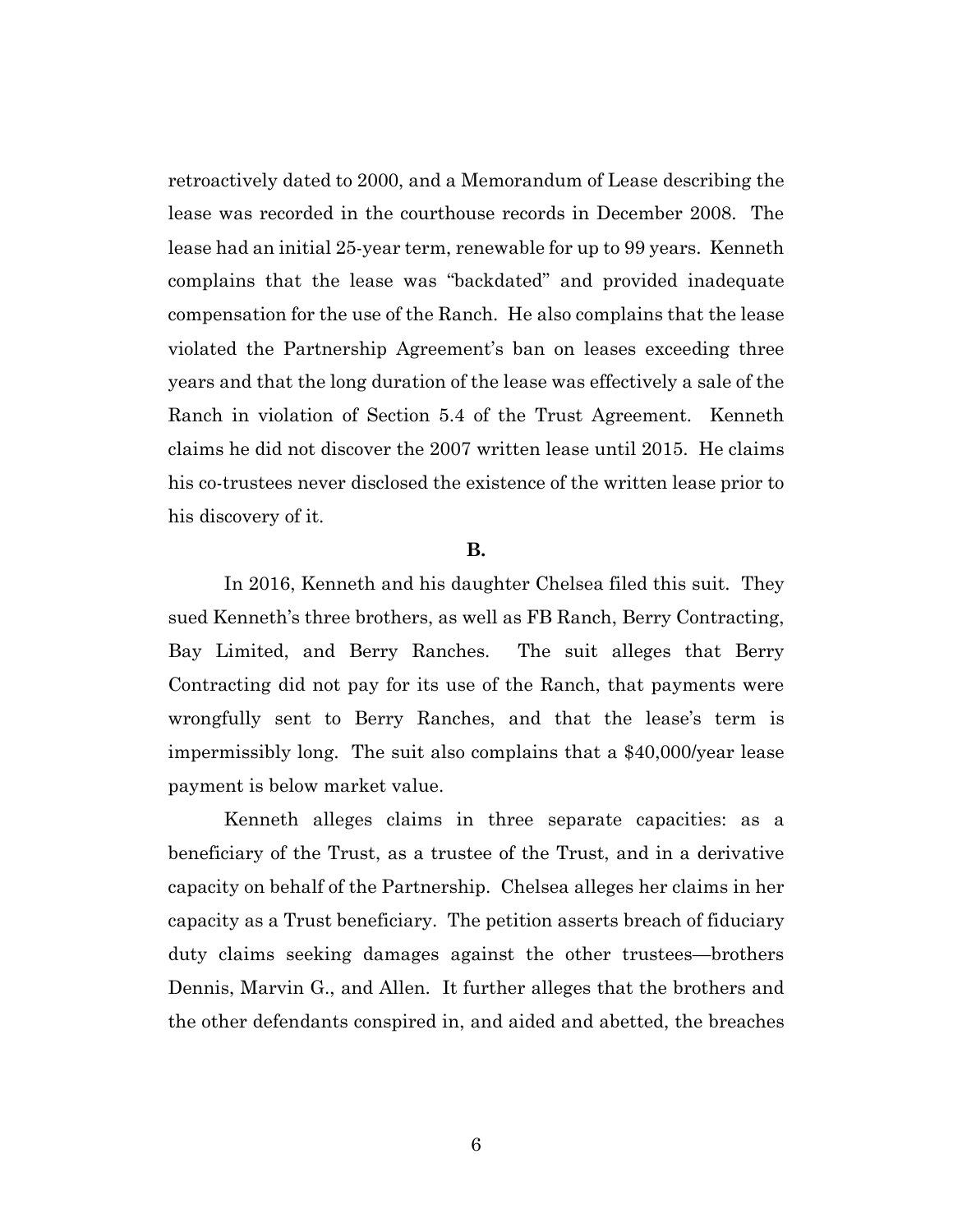of fiduciary duty. Kenneth, in his capacity as a trustee and in an alleged derivative capacity on behalf of the Partnership, sought to recover damages for both the Trust and the Partnership. Kenneth also sought removal of the other trustees, a Trust accounting, attorney's fees, punitive damages, and a declaratory judgment.

After the suit was filed, the defendants and other family members—but not Kenneth or Chelsea—entered into the "Consent Agreement." This agreement recites that Laura inadvertently deposited lease payments from Berry Contracting into Berry Ranches' account instead of into the Partnership's account. Under the Consent Agreement, Laura transferred \$440,000 from Berry Ranches to the Partnership. The family also modified the lease to a three-year term, in acknowledgment of the Partnership Agreement's limitation on lease duration. The Consent Agreement states that the signing parties believe it is not in the Trust's best interests to pursue the claims alleged by Kenneth on the Trust's behalf. The Consent Agreement purported to release all parties from liability. The defendants contend that, after the Consent Agreement, there is little remaining point to the pending suit, because the Partnership and the Trust were made whole and the lease has been amended to conform to the requirements in the family's previous agreements. Kenneth and Chelsea, however, refused to sign the Consent Agreement. They apparently continue to see a reason to pursue litigation, which is why this case persists.

The defendants filed a combined plea to the jurisdiction/motion for summary judgment/motion to dismiss. The motion argued that (1) Chelsea lacks standing as a beneficiary, and (2) Kenneth lacks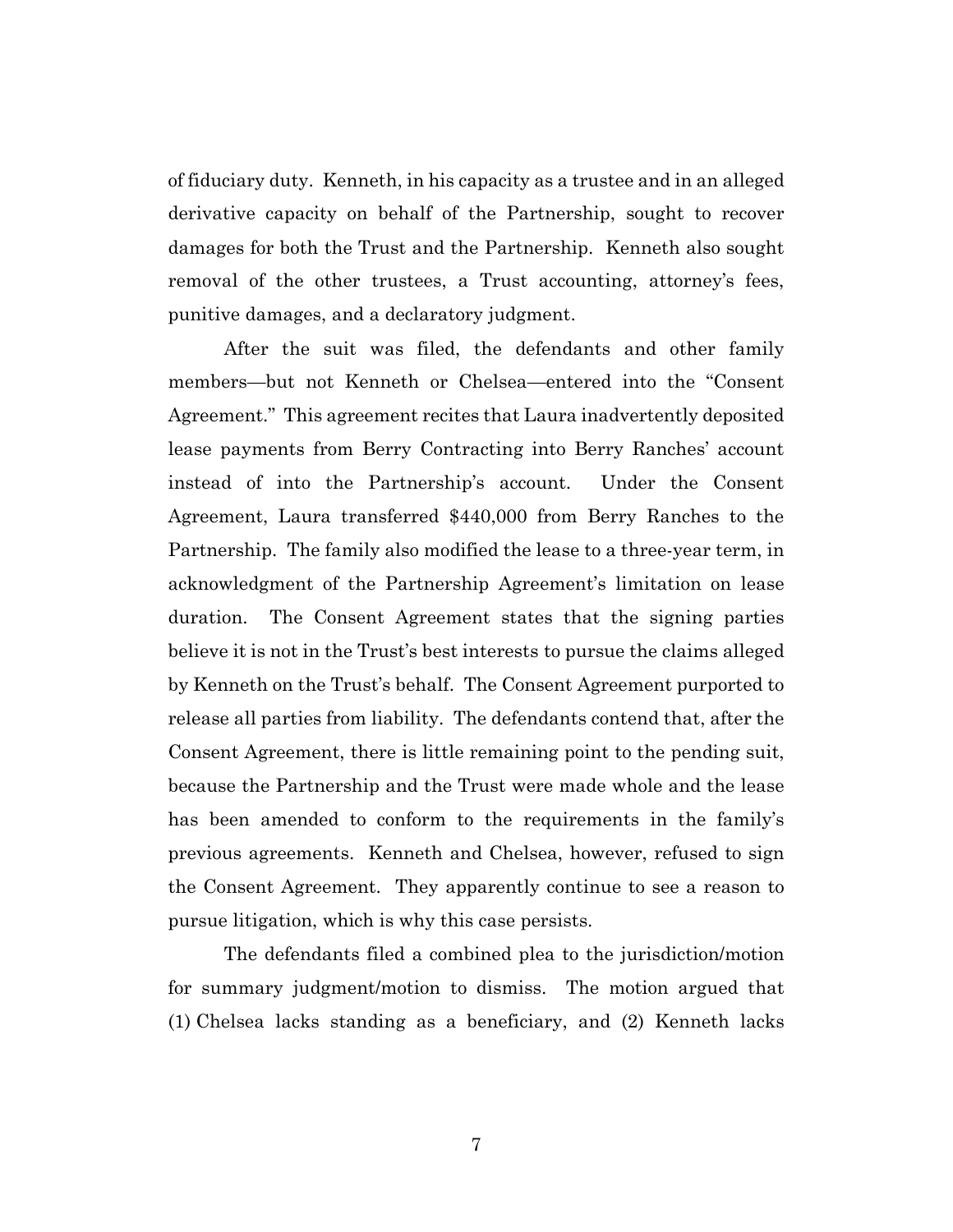standing to assert claims on the Trust's behalf and lacks standing to bring a derivative suit on behalf of the Partnership. The defendants separately sought summary judgment based on the statute of limitations against all claims premised on the written lease executed in 2007. The district court treated both motions as summary-judgment motions. It granted the standing motion as to both plaintiffs and granted the limitations motion as to Kenneth.

After the summary-judgment rulings, the parties argued about the effect of the rulings on the pending claims, but they ultimately stipulated that the "only remaining triable issue" was attorney's fees. The plaintiffs do not argue on appeal that any of their claims were not adequately disposed of by the district court's summary-judgment rulings. The district court awarded both sides an offsetting amount of \$85,000 in attorney's fees.

The plaintiffs appealed. Both Kenneth and Chelsea argued that they have standing to bring their claims. Kenneth also argued that his breach of fiduciary duty claims, asserted against the co-trustees, were not barred by the statute of limitations. The court of appeals affirmed the dismissal of Chelsea's claims and affirmed the dismissal of some of Kenneth's claims, but it reversed as to Kenneth on the statute-of-limitations issue. \_\_\_ S.W.3d \_\_\_, 2020 WL 1060576, at \*6–7 (Tex. App.—Corpus Christi–Edinburg Mar. 5, 2020). The court declined to reach the plaintiffs' attorney's fees and discovery issues. *Id.* Both sides petitioned for review in this Court, and we granted both petitions.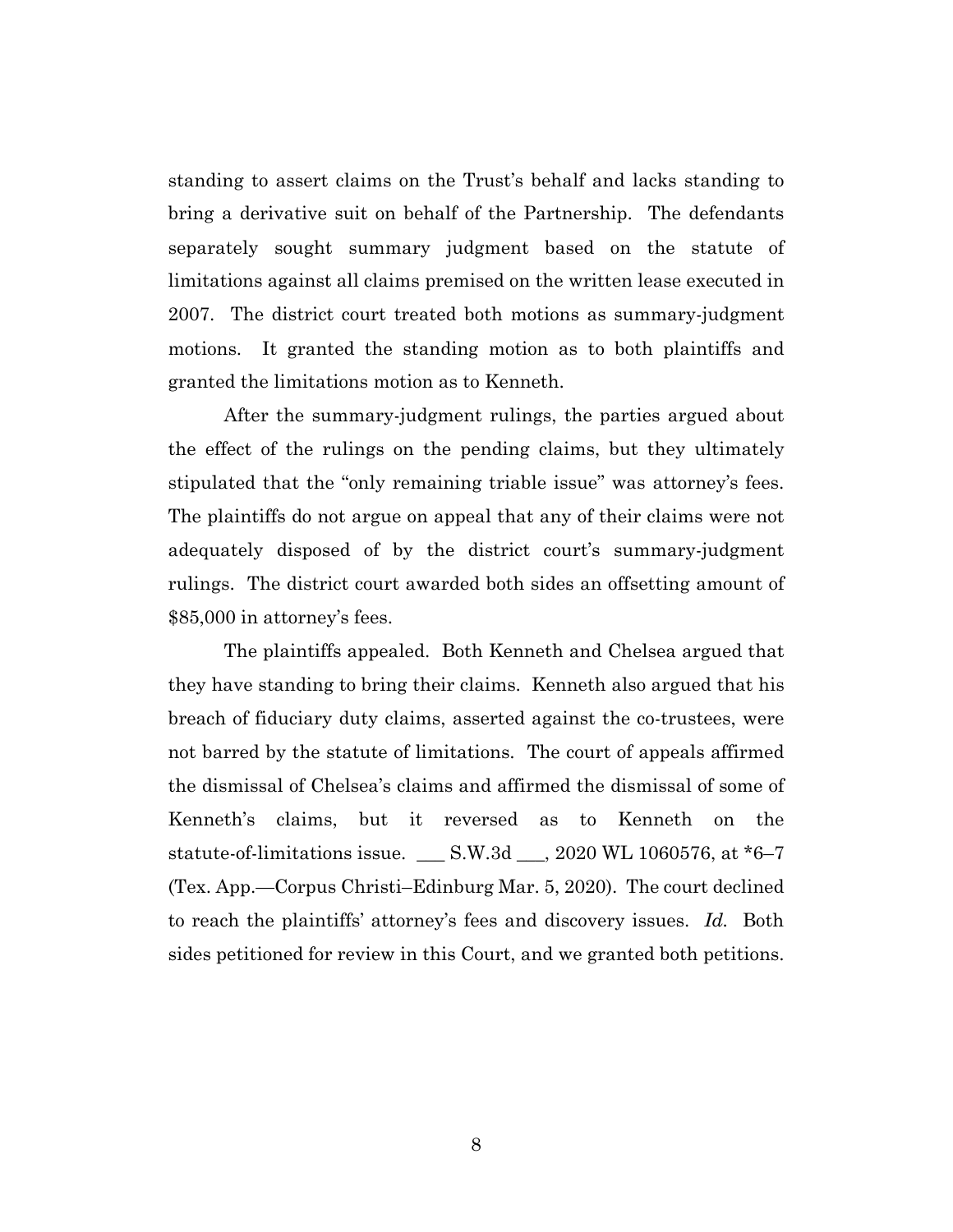#### **A.**

The defendants seek reinstatement of the district court's decision that the statute of limitations bars Kenneth's claims against his co-trustees for breach of fiduciary duty. We review summary judgments de novo. *Valence Operating Co. v. Dorsett*, 164 S.W.3d 656, 661 (Tex. 2005). We agree with the district court that these claims are timebarred.

The statute of limitations for breach of fiduciary duty is four years. *Eagle Oil & Gas Co. v. TRO-X, L.P.*, 619 S.W.3d 699, 707 (Tex. 2021); TEX. CIV. PRAC. & REM. CODE  $\S$  16.004(a)(5). Generally, a claim accrues when the defendant's wrongful conduct causes the claimant to suffer a legal injury. *Am. Star Energy & Mins. Corp. v. Stowers*, 457 S.W.3d 427, 430 (Tex. 2015). A legal injury occurs—and the statute of limitations begins to run—"when facts come into existence that authorize a party to seek a judicial remedy." *Provident Life & Accident Ins. Co. v. Knott*, 128 S.W.3d 211, 221 (Tex. 2003). A cause of action accrues when the injury occurs, "even if the fact of injury is not discovered until later, and even if all resulting damages have not yet occurred." *S.V. v. R.V.*, 933 S.W.2d 1, 4 (Tex. 1996).

Kenneth's claims for breach of fiduciary duty allege that (1) lease payments were not made to the Partnership, or were set at a below-market amount, and (2) the 2007 written lease was for a term exceeding the Partnership Agreement's three-year cap. As for the timing of these alleged injuries, Kenneth claims that, as far back as 2000, lease payments due to the Partnership were misdirected to Berry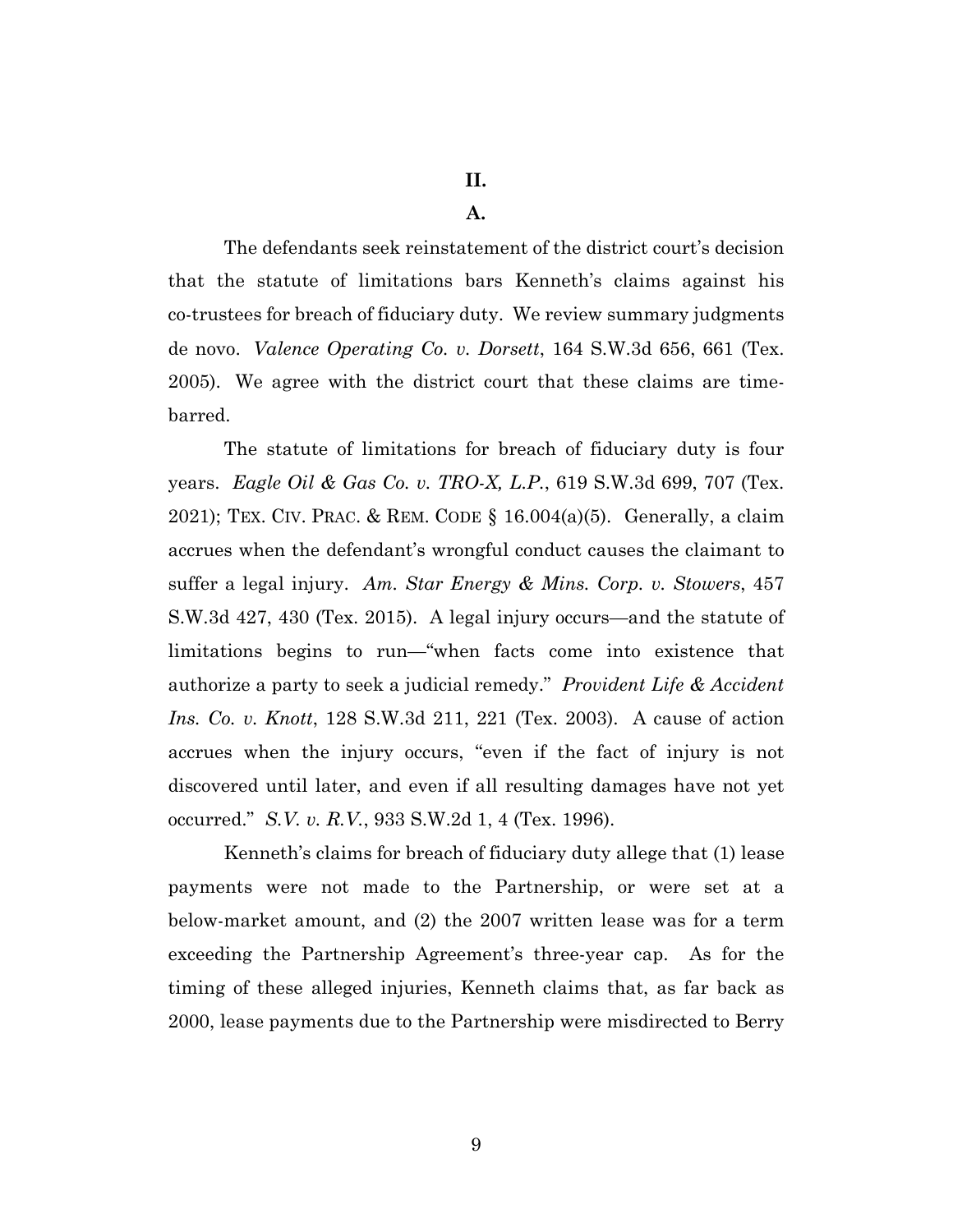Ranches. He claims that no lease payments were made by Berry Contracting from 2000 to 2007 but that Berry Contracting and the Partnership entered into a written lease in March 2007 that was backdated to 2000. The written lease provided for annual rent of \$40,000, an amount allegedly below market value, and contained a lease term far in excess of the three-year limit imposed by the Partnership Agreement. These alleged breaches of fiduciary duty all occurred between 2000 and 2007. Kenneth sued in 2016, well outside the four-year statute of limitations.

Kenneth seeks to avoid the limitations bar by invoking the discovery rule, under which "the statute of limitations does not begin to run until the claimant knew or should have known of facts that in the exercise of reasonable diligence would have led to the discovery of the wrongful act." *Little v. Smith*, 943 S.W.2d 414, 420 (Tex. 1997). Stated a slightly different way, "[t]he discovery rule exception defers accrual of a cause of action until the plaintiff knew or, exercising reasonable diligence, should have known of the facts giving rise to the cause of action." *Computer Assocs. Int'l, Inc. v. Altai, Inc.*, 918 S.W.2d 453, 455 (Tex. 1996).

The discovery rule is a narrow exception that is only applied in "exceptional cases." *Via Net v. TIG Ins. Co.*, 211 S.W.3d 310, 313 (Tex. 2006). Applications of the rule "should be few and narrowly drawn." *S.V.*, 933 S.W.2d at 25. Whether the plaintiff "should have known" of the facts giving rise to the claim is an objective inquiry. The question is whether the injury incurred is "inherently undiscoverable." *Id.* at 7. "An injury is inherently undiscoverable if it is by nature unlikely to be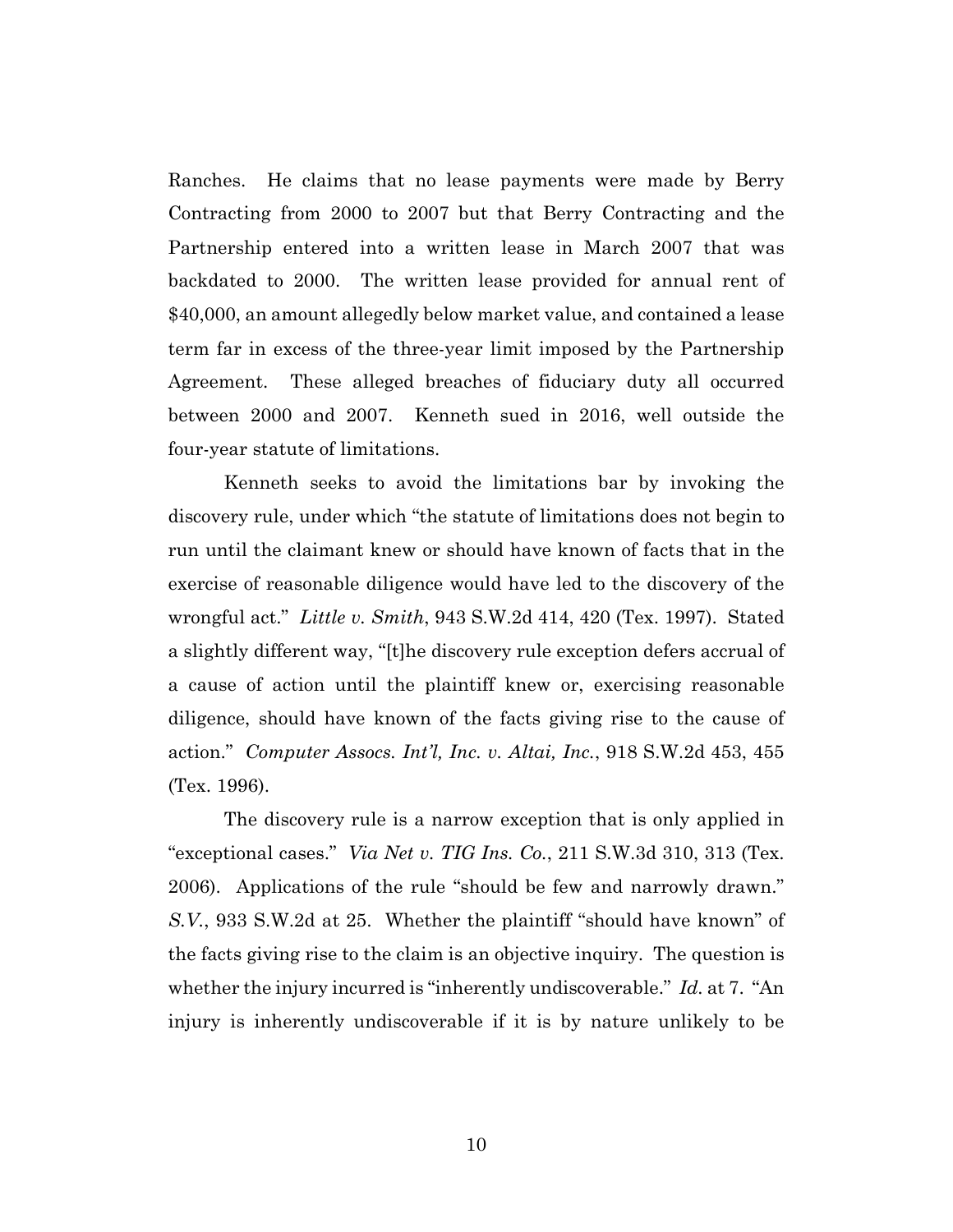discovered within the prescribed limitations period despite due diligence." *Id.*; *accord Via Net*, 211 S.W.3d at 313; *Wagner & Brown, Ltd. v. Horwood*, 58 S.W.3d 732, 734–35 (Tex. 2001).

Also applicable here is the principle of constructive notice of property records. Kenneth does not dispute that the Memorandum of Lease, described above, was properly recorded in December 2008. By statute, "[a]n instrument that is properly recorded in the proper county is . . . notice to all persons of the existence of the instrument." TEX. **PROP.** CODE  $\S$  13.002(1). We have often held that accrual of a claim is not delayed when information that would reveal the existence of the injury is publicly available. For example, "when there is actual or constructive notice, or when information is readily accessible and publicly available, then, as a matter of law, the accrual of a fraud claim is not delayed." *Hooks v. Samson Lone Star, Ltd. P'ship*, 457 S.W.3d 52, 59 (Tex. 2015) (citation and internal quotation marks omitted).1

In *Archer v. Tregellas*, we recognized that the constructive notice conveyed by deed records does not always bar application of the

<sup>1</sup> S*ee also Carl M. Archer Tr. No. Three v. Tregellas*, 566 S.W.3d 281, 291 (Tex. 2019) (recognizing that application of the discovery rule has been rejected in cases where information was publicly available); *Shell Oil Co. v. Ross*, 356 S.W.3d 924, 929–30 (Tex. 2011) (holding that the discovery rule does not apply to claims of underpayment of royalties where publicly available information would have revealed underpayments); *BP Am. Prod. Co. v. Marshall*, 342 S.W.3d 59, 67 (Tex. 2011) (stating that parties "did not exercise reasonable diligence" if they could have discovered wrongdoing "by reviewing information available in the public record"); *HECI Expl. Co. v. Neel*, 982 S.W.2d 881, 887 (Tex. 1998) ("Nevertheless, filings and other materials publicly available from the Railroad Commission are a ready source of information, and a cause of action for failure to provide that same information is not inherently undiscoverable.").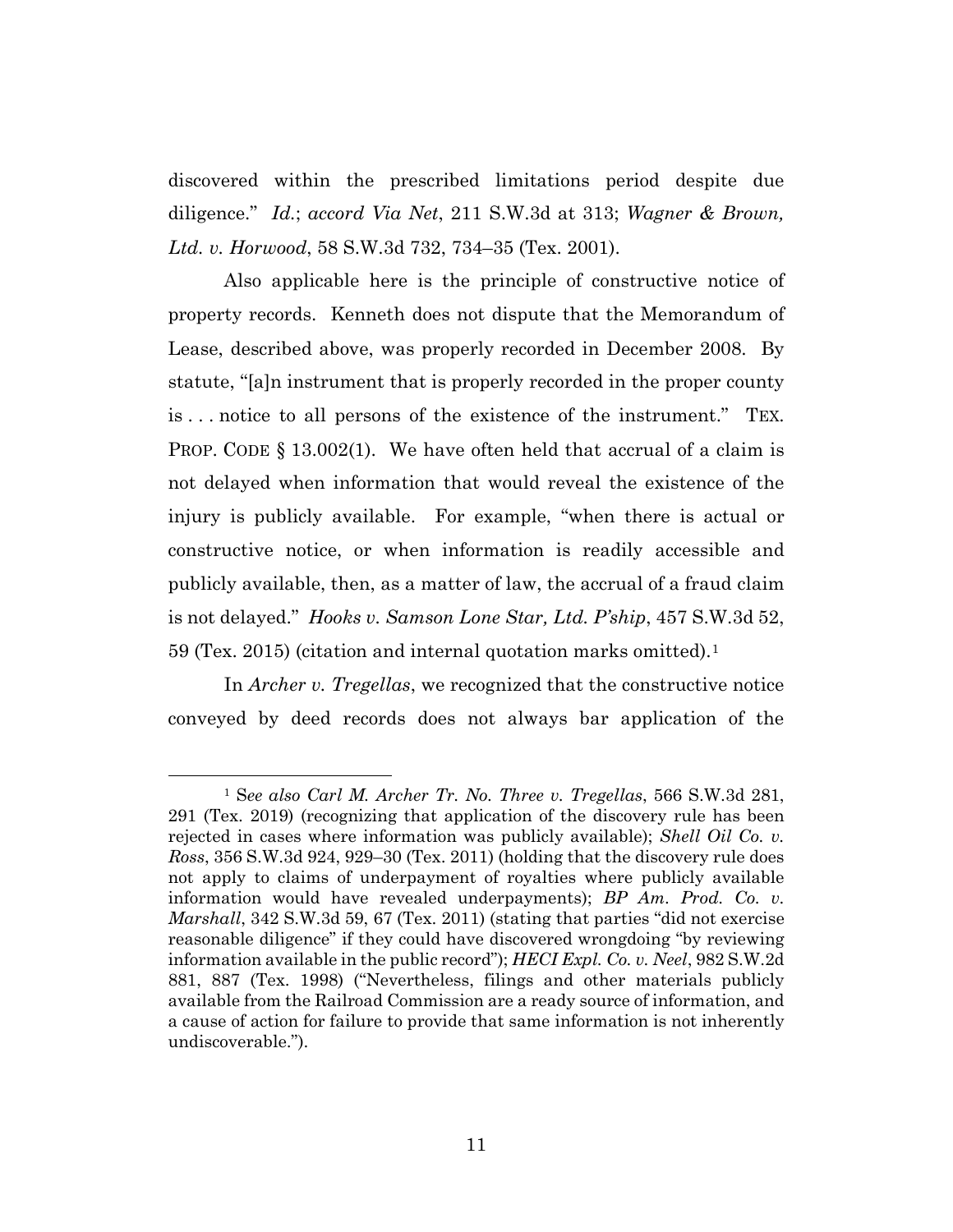discovery rule. We confined the exception, however, to cases where the plaintiff had no "reason to monitor" the deed records because he had "no reason" to "believe" or "suspect" that a legal injury had occurred. 566 S.W.3d 281, 290–92 (Tex. 2019). *Archer* was a suit by holders of a right of first refusal to purchase a mineral estate. The grantors of the ROFR sold the mineral estate to someone else. The holders of the ROFR sued more than four years after the deed was recorded. We held that the recorded deed did not operate as constructive notice so as to prevent application of the discovery rule. We recognized that in general the discovery rule does not apply where publicly available information would reveal the facts giving rise to the plaintiff's claim. *Id.* at 291. However, we also recognized that this general rule must give way when the plaintiff had no reason to believe or suspect that an injury has occurred and therefore no reason to monitor property records. *Id.* at 290–91. Because the ROFR was a "dormant option" under which the holders were entitled to receive notice of any proposed sale, they had "no reason to believe that [their] interest may have been impaired" and therefore no reason to search the records. *Id*. On the other hand, we observed that the discovery rule would not apply where the plaintiff is "given some indication" of an impairment of his rights "and thus has reason to monitor whether that has occurred." *Id.* at 292.

The undisputed facts of this case compel the conclusion that Kenneth had actual notice of facts "that in the exercise of reasonable diligence would have led to the discovery of the wrongful act." *Little*, 943 S.W.2d at 420. Kenneth long knew or should have known that something was amiss with regard to the family's leasing arrangements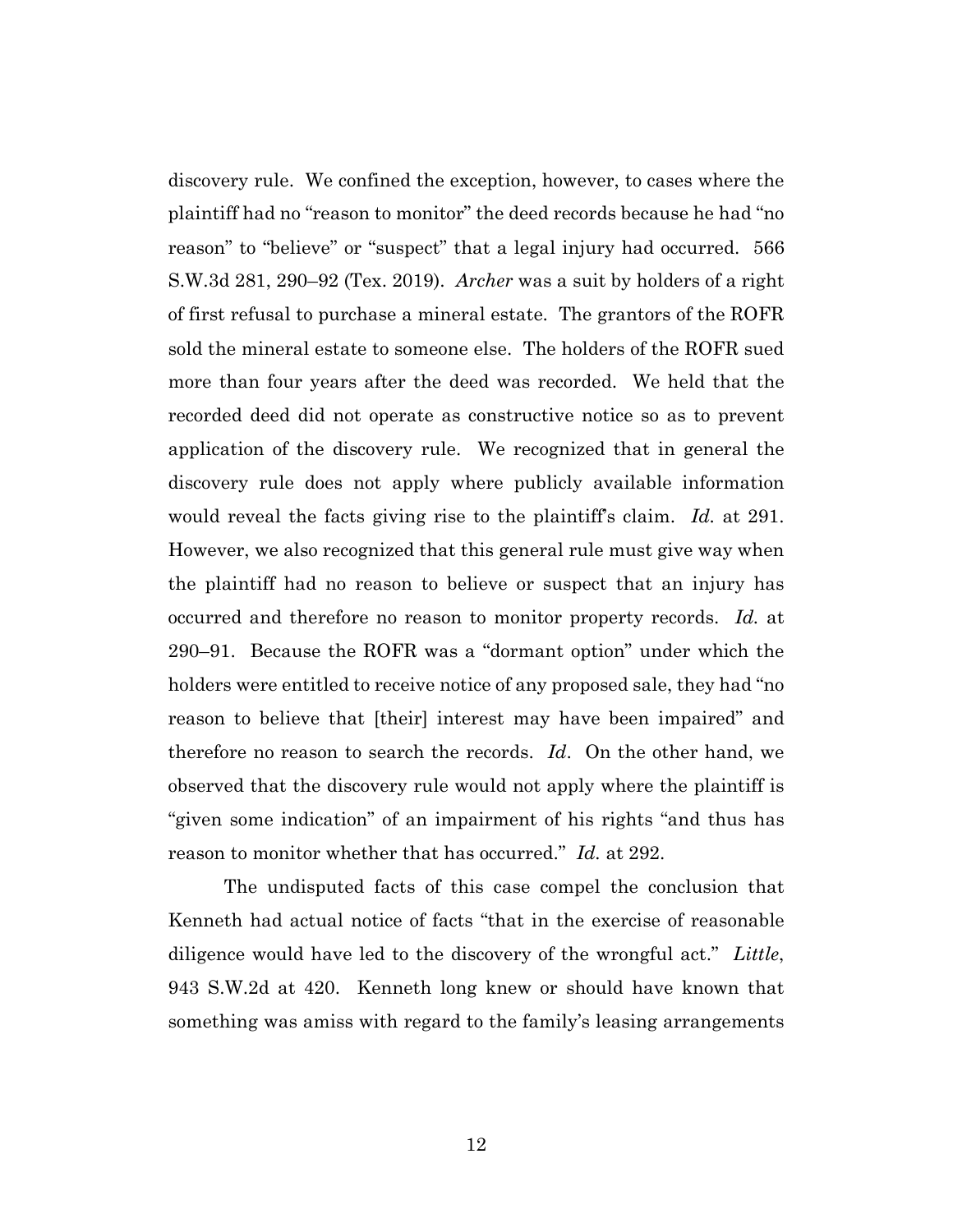for the Ranch, giving him plenty of "reason to monitor whether that has occurred." *Archer*, 566 S.W.3d at 292. In light of this knowledge, the exercise of reasonable diligence would have led him to discover the recorded Memorandum of Lease.

As the former president of Berry Contracting, Kenneth was aware that Berry Contracting had leased the Ranch for many years before the lease was reduced to writing. Correspondence between Kenneth and his mother in 2000 and 2006 confirms Kenneth's awareness that Berry Contracting was leasing the Ranch. And on several occasions, beginning in 2006, Kenneth asked Laura and his co-trustee brothers about leases or other agreements regarding use of the Ranch. They did not respond by providing him with the lease, but his inquiries indicate his awareness of the potential problem, and this awareness obligated him to make further inquiry on his own if he wanted to preserve a timely claim.

Kenneth also knew or should have known that, despite the existence of leasing arrangements, no payments or insufficient payments were coming to the Partnership. Kenneth was a trustee of the Trust that owned 98% of the Partnership, which in turn owned the Ranch, the Partnership's only asset. As a trustee, he was legally obligated to familiarize himself with the assets owned by the Trust and to protect those assets. *See Linegar v. DLA Piper LLP (US)*, 495 S.W.3d 276, 281 (Tex. 2016) ("We recognize that, as trustee, Zaychan had duties that included the duties to hold, invest, and protect the Fund's assets."); RESTATEMENT (SECOND) OF TRUSTS § 231 cmt. b (AM. L. INST. 1959) (noting that a "trustee is under a duty to use reasonable care to keep himself informed in regard to the property which he holds in trust").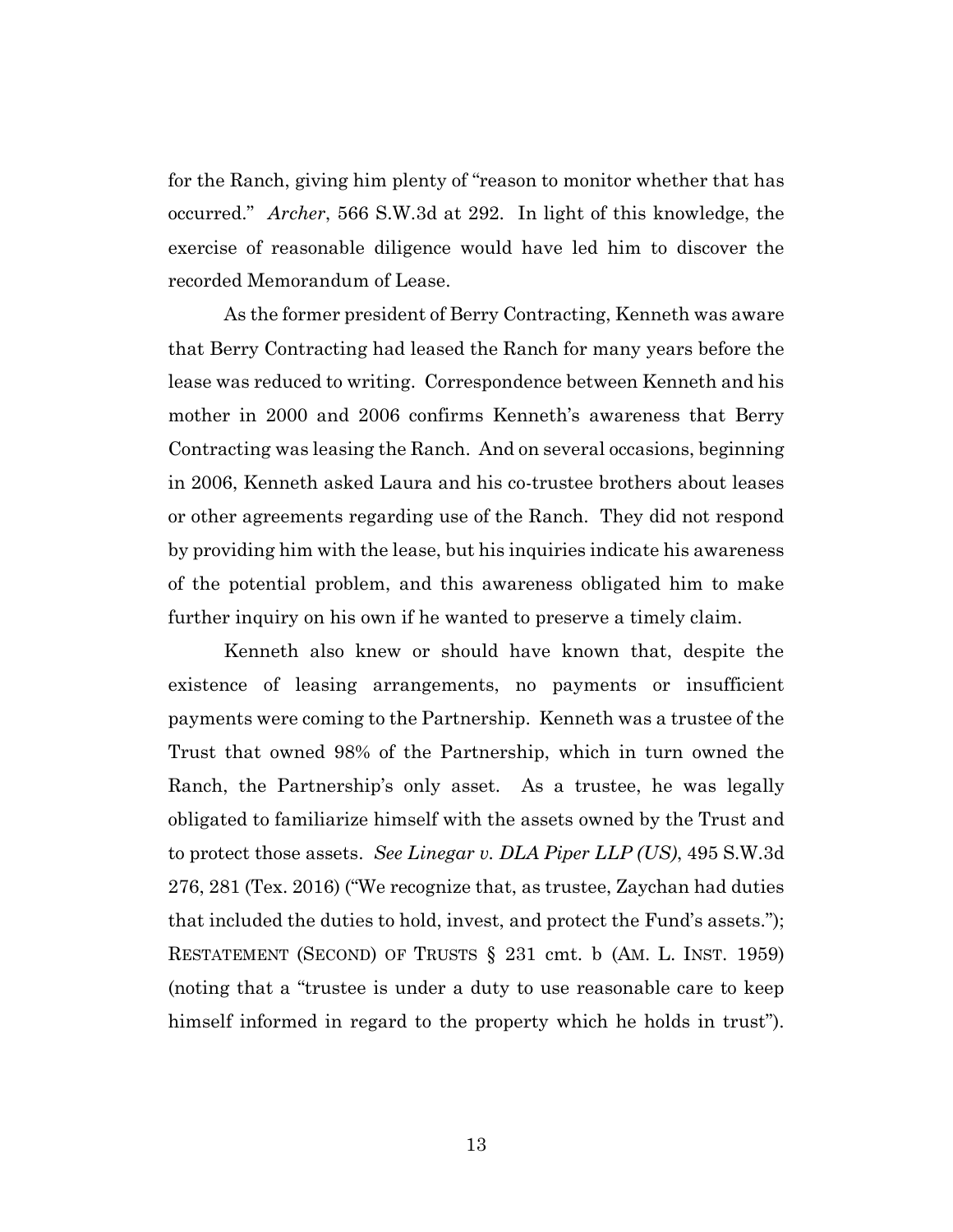Bank statements and check registers for the Trust, going back to 2001, show no rental payments from Berry Contracting. As a trustee, Kenneth knew or should have known of this discrepancy.

In concluding that the discovery rule delayed accrual of Kenneth's claims despite the recorded Memorandum of Lease, the court of appeals relied primarily on our decision in *Archer*. But unlike *Archer*, this is not a case in which Kenneth had "no reason to believe" that his legal interests had been impaired and, therefore, no "reason to monitor" the courthouse records. *Archer*, 566 S.W.3d at 292. To the contrary, Kenneth had abundant indications that a legal injury may have occurred, which gave him every "reason to monitor" the public records regarding the Ranch as part of a diligent inquiry into the matter. *Id.*

Kenneth relies heavily on his status as a trust beneficiary owed fiduciary duties by his trustee brothers. He contends he should not be charged with notice of a lease that should have been provided to him by his fiduciaries. Kenneth is correct that the discovery rule can be invoked when "a person to whom a fiduciary duty is owed is either unable to inquire into the fiduciary's actions or unaware of the need to do so." *S.V.*, 933 S.W.2d at 8. But those owed a fiduciary duty are not altogether absolved of the usual obligation to use reasonable diligence to discover an injury. *Little*, 943 S.W.2d at 420 (applying reasonable diligence requirement to breach of fiduciary duty claim). Although the presence of a fiduciary relationship can affect application of the discovery rule, it remains the case that "a person owed a fiduciary duty has some responsibility to ascertain when an injury occurs." *Computer Assocs.*, 918 S.W.2d at 456. "[W]hen the fact of misconduct becomes apparent it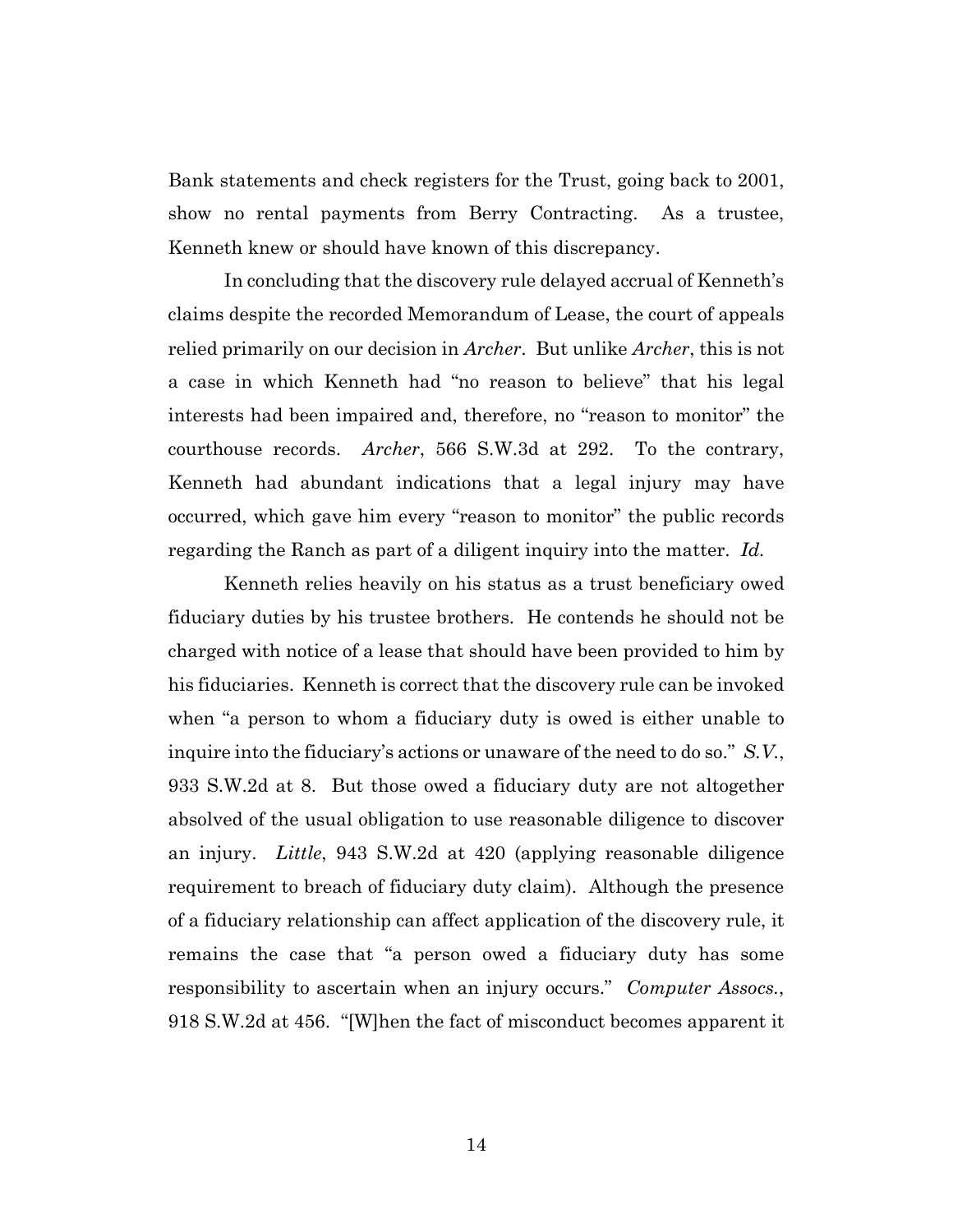can no longer be ignored, regardless of the nature of the relationship." *S.V.*, 933 S.W.2d at 8.

Under these facts, the fiduciary duties owed to Kenneth by his brothers do not compel application of the discovery rule to save Kenneth's otherwise time-barred claims. In addition to his beneficiary status, Kenneth was also a trustee with his own obligation to monitor the Trust's finances, and it is clear he was aware of facts that obligated him to make further inquiry, which would have revealed the Memorandum of Lease.

Moreover, we would have to ignore the true nature of the relationships here to conclude that Kenneth was somehow lulled into inaction by virtue of his status as a trust beneficiary. Again, his relationship with his family can only be described as extremely litigious and hostile. Such hostility alone does not absolve any party of his fiduciary duties, but the question here is not merely whether Kenneth was owed fiduciary duties. The question is whether he was "unable to inquire into the fiduciary's actions or unaware of the need to do so." *Id.* On that score, there is no indication in this record that Kenneth slept on his rights because he justifiably trusted his co-trustee brothers to fairly represent his interests. He knew the Ranch was being leased, and he knew or should have known that lease payments were absent or inadequate. He openly distrusted his brothers and had every reason to make further inquiry. He did not, and the mere fact that his brothers, as fiduciaries, should have better informed him of the lease terms does not absolve him of the obligation to exercise reasonable diligence by inquiring further. Had he done so, the lease terms were by no means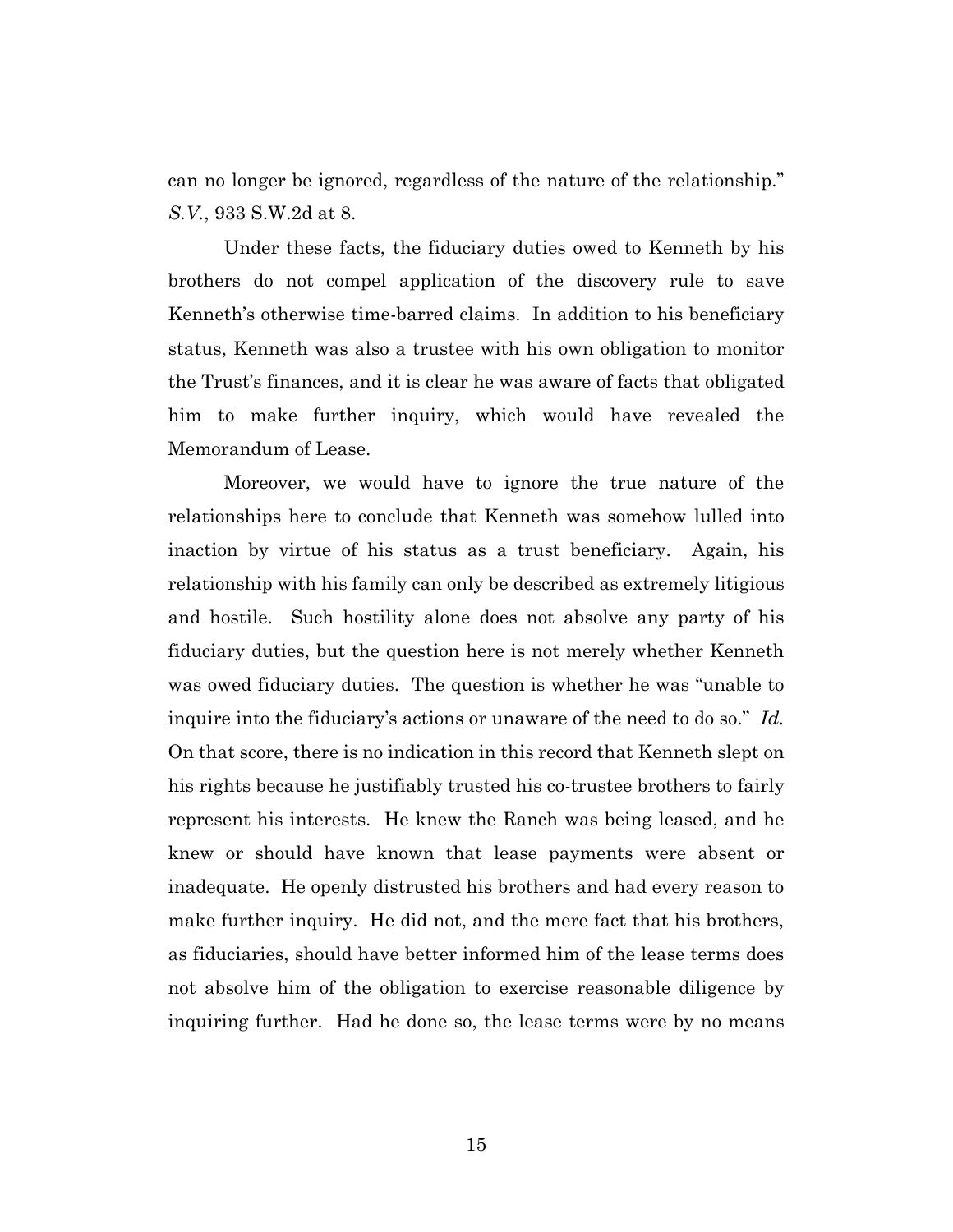inherently undiscoverable. They were recorded in the Memorandum of Lease seven years before Kenneth sued.2

For these reasons, the district court properly granted summary judgment against Kenneth on the statute of limitations. The court of appeals erred by reversing this part of the judgment.

#### **B.**

We turn now to whether Kenneth and Chelsea can properly bring the claims they have asserted. The lower courts concluded they could not. The parties describe this question as one of "standing." As we explained in *Pike v. Texas EMC Management, LLC*, "standing" has historically not always been used in its "proper, jurisdictional sense." 610 S.W.3d 763, 774 (Tex. 2020). To have standing in the "proper, jurisdictional sense," a plaintiff must allege, among other things, a concrete, particularized injury in fact. *Heckman v. Williamson County*, 369 S.W.3d 137, 154 (Tex. 2012).

Rather than arguing over whether Chelsea and Kenneth have satisfied their burden to allege a concrete, particularized injury, the parties have focused exclusively on whether Chelsea and Kenneth fall within the class of persons statutorily authorized to bring the causes of

<sup>2</sup> In *Ditta v. Conte*, this Court held that "a trustee removal action, regardless of the underlying grounds on which it is brought, is not subject to a limitations analysis," and, therefore, "[n]o statute of limitations period applies in a trustee-removal suit." 298 S.W.3d 187, 192 (Tex. 2009). In the district court, Kenneth's counsel appeared to concede the opposite, stating that if the limitations ruling is upheld on appeal, that ruling would apply to the removal action, because "the basis that we would have urged for removal" was factually the same as other claims. Kenneth makes no argument in this Court that limitations does not apply to his trustee removal claim, and we consider any such argument waived.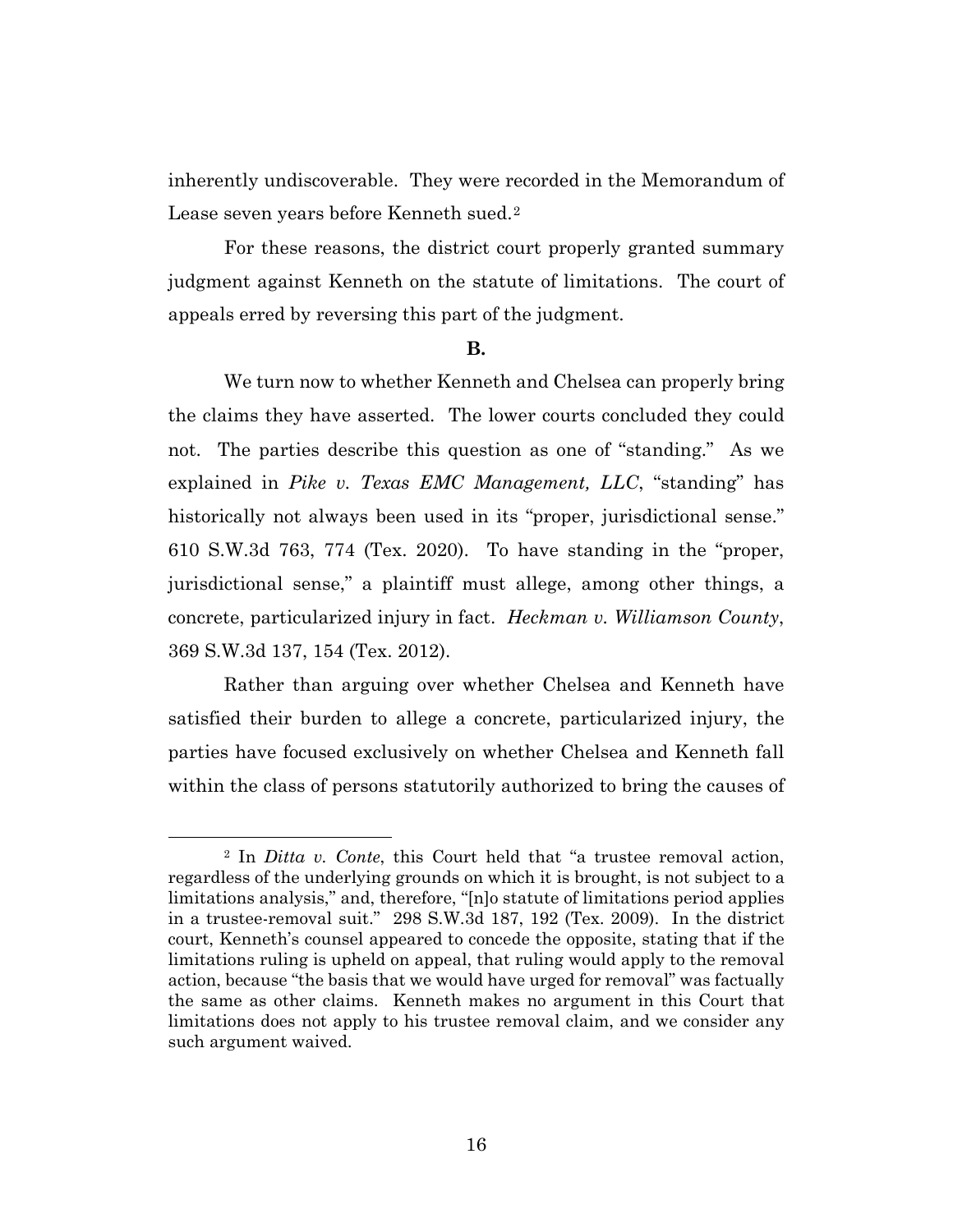action they have asserted. We will confine our inquiry to the statutory-interpretation question framed by the parties. Resolving that question may overlap with, but does not necessarily implicate, questions of standing bearing on subject-matter jurisdiction. *Pike*, 610 S.W.3d at 775.3

**1.**

The district court ruled that Chelsea was not authorized by statute to bring any of her claims, regardless of their merits. The court of appeals agreed that Chelsea's claims were properly dismissed on this basis. 2020 WL 1060576, at \*4. We disagree.

Chelsea asserted claims for a trust accounting, for removal of her three uncles as trustees, and for breach of fiduciary duty against her uncles. By statute, district courts have "original and exclusive jurisdiction over all proceedings by or against a trustee and all proceedings concerning trusts," subject to exceptions not relevant here. TEX. PROP. CODE § 115.001(a). This jurisdiction extends to claims seeking to "determine the powers, responsibilities, duties, and liability of a trustee." *Id*. § 115.001(a)(4). The parties do not dispute that Chelsea's claims fit this description. "Any interested person" may bring such a claim. *Id*. § 115.011(a). The parties dispute whether Chelsea is

<sup>&</sup>lt;sup>3</sup> For instance, the statutory inquiry into whether an unnamed beneficiary is an "interested person" may resemble in some respects the jurisdictional inquiry into whether the unnamed beneficiary has alleged a concrete injury, and in that context it may be addressed in a jurisdictional plea. The two are nevertheless distinct inquiries, and our analysis is confined to the statutory question as framed by the parties.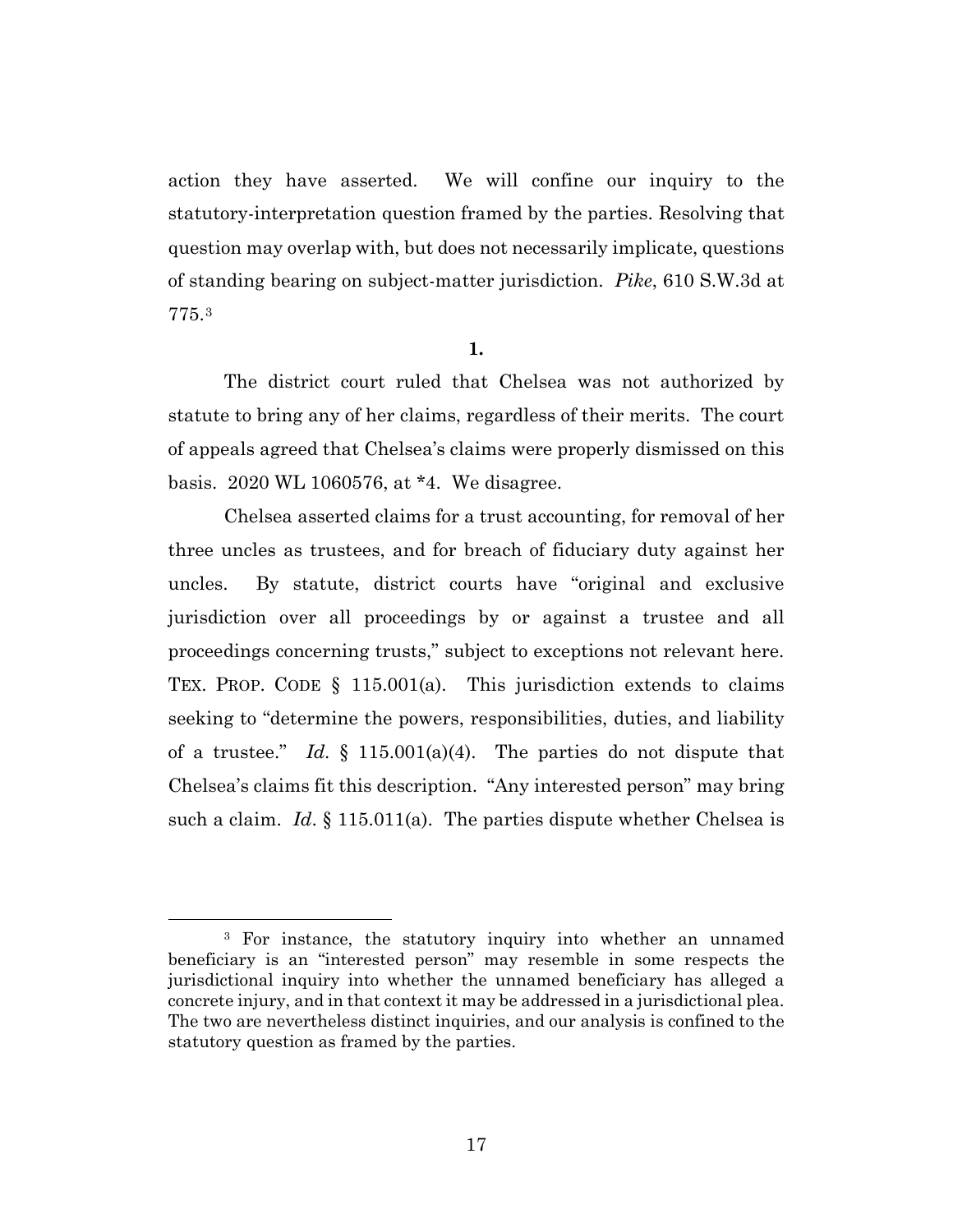an "interested person" and thereby authorized by statute to bring her claims.

The Property Code provides detailed definitions of many of the relevant terms, and these definitions control our inquiry. An "interested person" includes a "beneficiary" as well as any other "person who is affected by the administration of the trust." *Id.* § 111.004(7). A "beneficiary" is "a person for whose benefit property is held in trust, regardless of the nature of the interest." *Id.* § 111.004(2). An "interest" includes "any interest, whether legal or equitable or both, present or future, vested or contingent, defeasible or indefeasible." *Id.* § 111.004(6). The Code further instructs that "[w]hether a person, excluding a trustee or named beneficiary, is an interested person may vary from time to time and must be determined according to the particular purposes of and matter involved in any proceeding." *Id.*  $§ 111.004(7).$ 

With these statutory instructions in mind, we turn first to the Trust Agreement to determine whether Chelsea possesses the requisite status entitling her to bring her claims. She is plainly a beneficiary under Section 1.1, which states:

1.1 Beneficiaries. We hereby establish one trust (which shall be known as the "BERRY DYNASTY TRUST") for the benefit of our children, DENNIS W. BERRY, KENNETH L. BERRY, MARVIN G. BERRY, and ALLEN L. BERRY, and their issue. Such children and issue are sometimes referred to hereinafter as "demand beneficiaries."

As Kenneth's daughter, Chelsea is a beneficiary of the Trust. In general, this status alone authorizes her to "bring an action under Section

18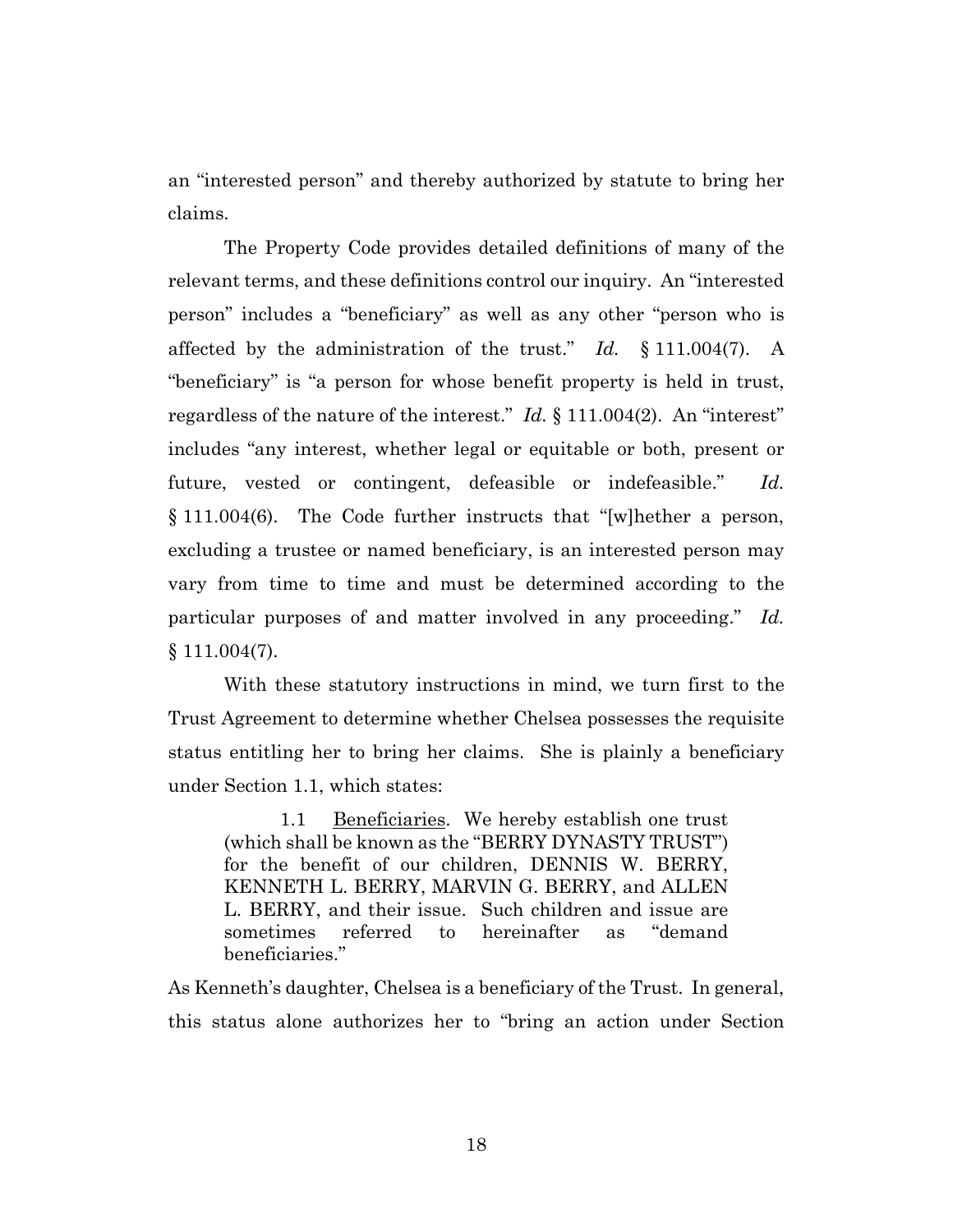115.001." TEX. PROP. CODE § 115.011(a). Chelsea is not a "named beneficiary," however. Only the four brothers are named. Because she is not named, Chelsea may or may not be authorized to bring a claim under section 115.011. Whether she can do so "must be determined according to the particular purposes of and matter involved in [the] proceeding." *Id*. § 111.004(7).

Given Chelsea's interest in the Trust as described in the Trust Agreement, we cannot conclude that she is not "interested" in the matters her claims raise. The Partnership, which Chelsea alleges was owed the payments, is 98% owned by the Trust. Chelsea's claims are, at bottom, that her uncles have robbed the Trust to enrich themselves. She alleges they did so either by underpaying rents owed to the Partnership, paying no rent at all, or misdirecting rental payments to other family businesses for their own profit. She seeks not only to remedy past financial injury to the Trust but for an accounting to establish the extent of the injury and removal of her uncles as trustees, which she believes will protect the Trust in the future. After examining the Trust Agreement, we conclude Chelsea has two interests in the Trust that are sufficient to make her an "interested person" for purposes of this litigation.

First, Chelsea has a present financial interest in the Trust that could be affected by the suit and the relief it seeks. Section 1.3 of the Trust Agreement states that any demand beneficiary is entitled to make withdrawals from the Trust for her proportionate share of any contribution to the Trust. Under Section 5.27, contributions to the Trust may be made by any donor at any time. Under Section 1.3, the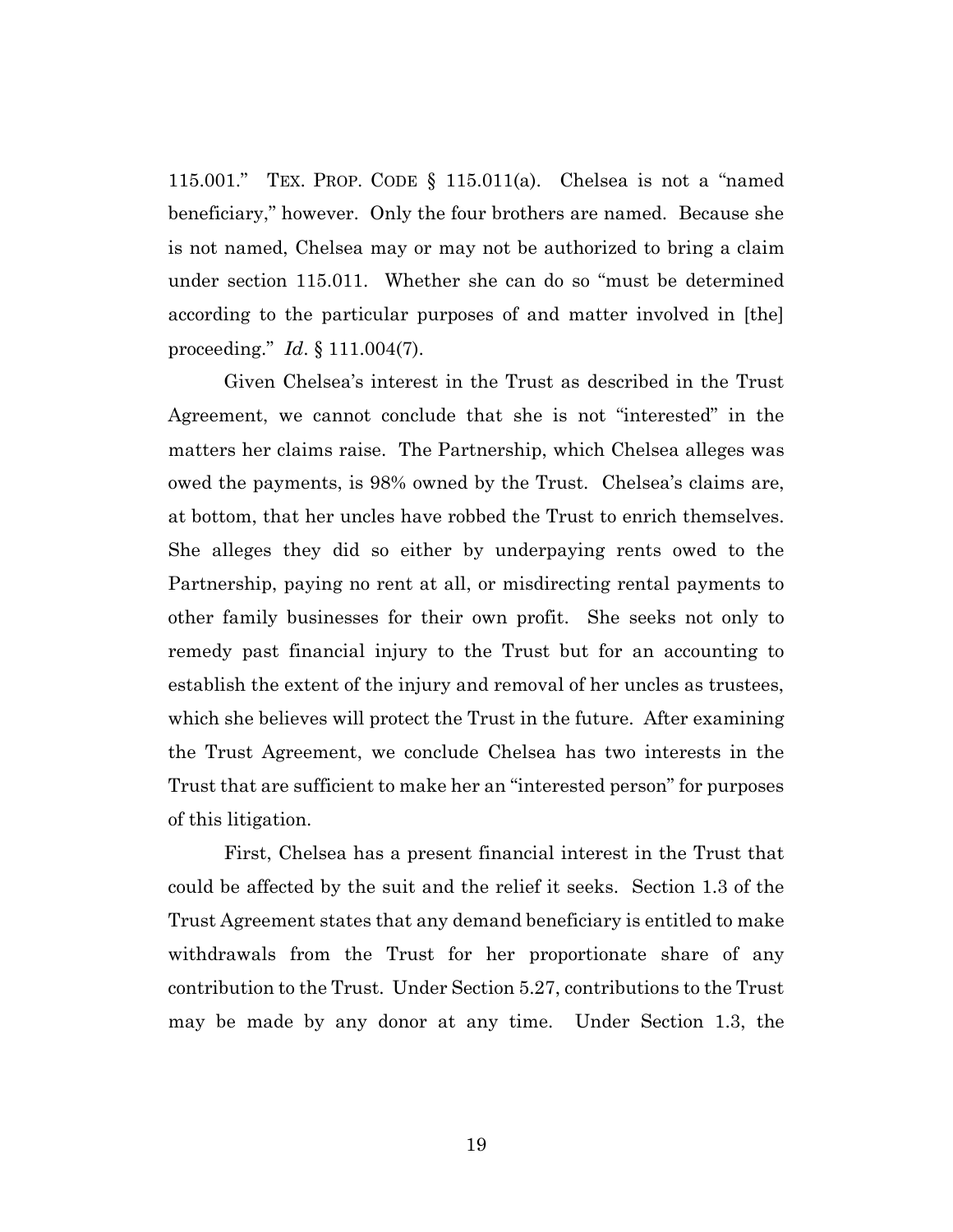withdrawal right is subject to certain limitations as to amount, timing, and the desires of the contributor. Nevertheless, if rental payments had been made to the Partnership instead of being misdirected to other entities or not paid at all, and if FB Ranch had distributed those rental payments to the Trust, as would have been entirely appropriate, Chelsea would have had a right to a share of that contribution to the Trust. Although this "interest" is dependent on decisions others would make regarding contributions to the Trust and disbursements from it, we cannot say that a demand beneficiary like Chelsea is not "interested" in the cash flow to the Trust.

Second, Chelsea also has a contingent interest in distributions under Section 1.2 of the Trust Agreement. Section 1.2 provides that the trustees may make equal distributions to the four sons as deemed "reasonably necessary for the health, maintenance, education, and support of such [son]." It also provides that if during the term of the Trust any son dies, "then the trustee shall distribute to such deceased [son's] descendants such amount that would have been distributed to such deceased [son]." Chelsea therefore has a right to distributions under the Trust Agreement, contingent only on her outliving her father. The term of the Trust continues throughout her life, because under Section 6.1 the Trust is irrevocable, and under Section 2.1, the Trust does not terminate until 21 years after the death of all descendants of Marvin and Laura living at the time of the Trust's creation. Chelsea was living when the Trust was created. Although her distribution right is contingent on her father's death, its contingent status alone cannot render it an insufficient "interest," as section 111.004(6) defines the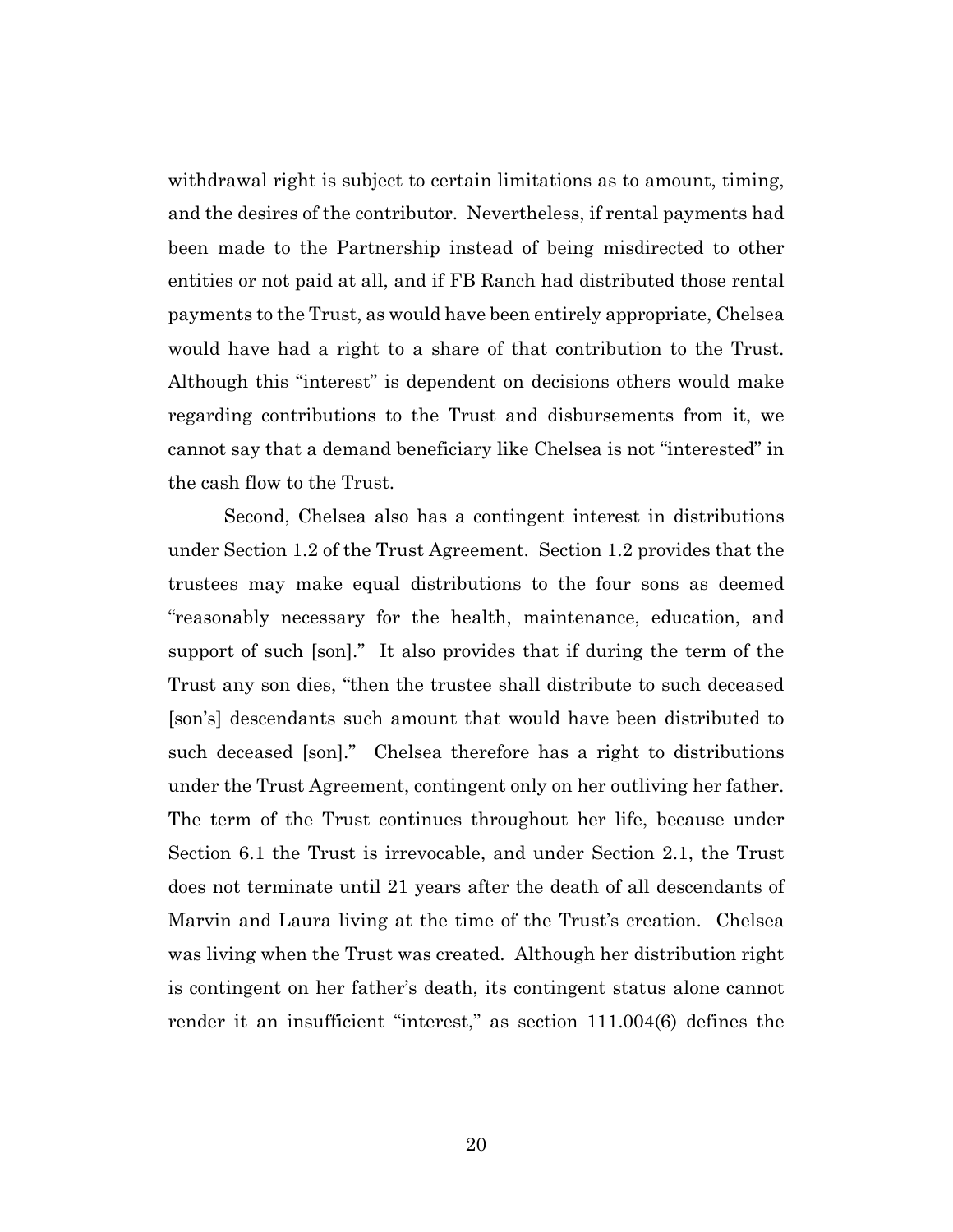term. Under the statute, an "interest" exists whether the interest is "present or future, vested or contingent, defeasible or indefeasible." TEX. PROP. CODE § 111.004(6). Chelsea's claims allege financial impropriety significantly reducing the funds flowing to the Trust, and the contingent nature of her interest in distributions after her father's death does not, on its own, make her insufficiently "interested" in such claims. Holding to the contrary would essentially undo the statute's express grant of rights to parties with "contingent" interests. *Id.*

In reaching the contrary conclusion, the court of appeals relied on *Davis v. First National Bank of Waco*, which holds: "An expectant heir has no present interest or right in property that he may subsequently inherit and consequently he cannot maintain a suit for the enforcement or adjudication of a right in the property." 161 S.W.2d 467, 472 (Tex. 1942). *Davis*, however, did not involve trusts, and did not involve the statutes at issue here, which control our inquiry. In addition, *Davis* addressed the ability of expectant heirs to litigate over their parents' property rights while their parents remained alive. In contrast to a merely expectant heir, Chelsea is a beneficiary with present rights granted to her by the Trust Agreement. And, applying the statutory definitions as we must, we cannot conclude that contingent beneficiaries are insufficiently interested merely because their "interest" is "contingent." TEX. PROP. CODE § 111.004(6). We see no reason to doubt the vitality of the rule *Davis* states, but it has no application in this case.

As an unnamed trust beneficiary with an interest in the "particular purposes of and matters involved in" this proceeding, Chelsea falls within the class of persons authorized by statute to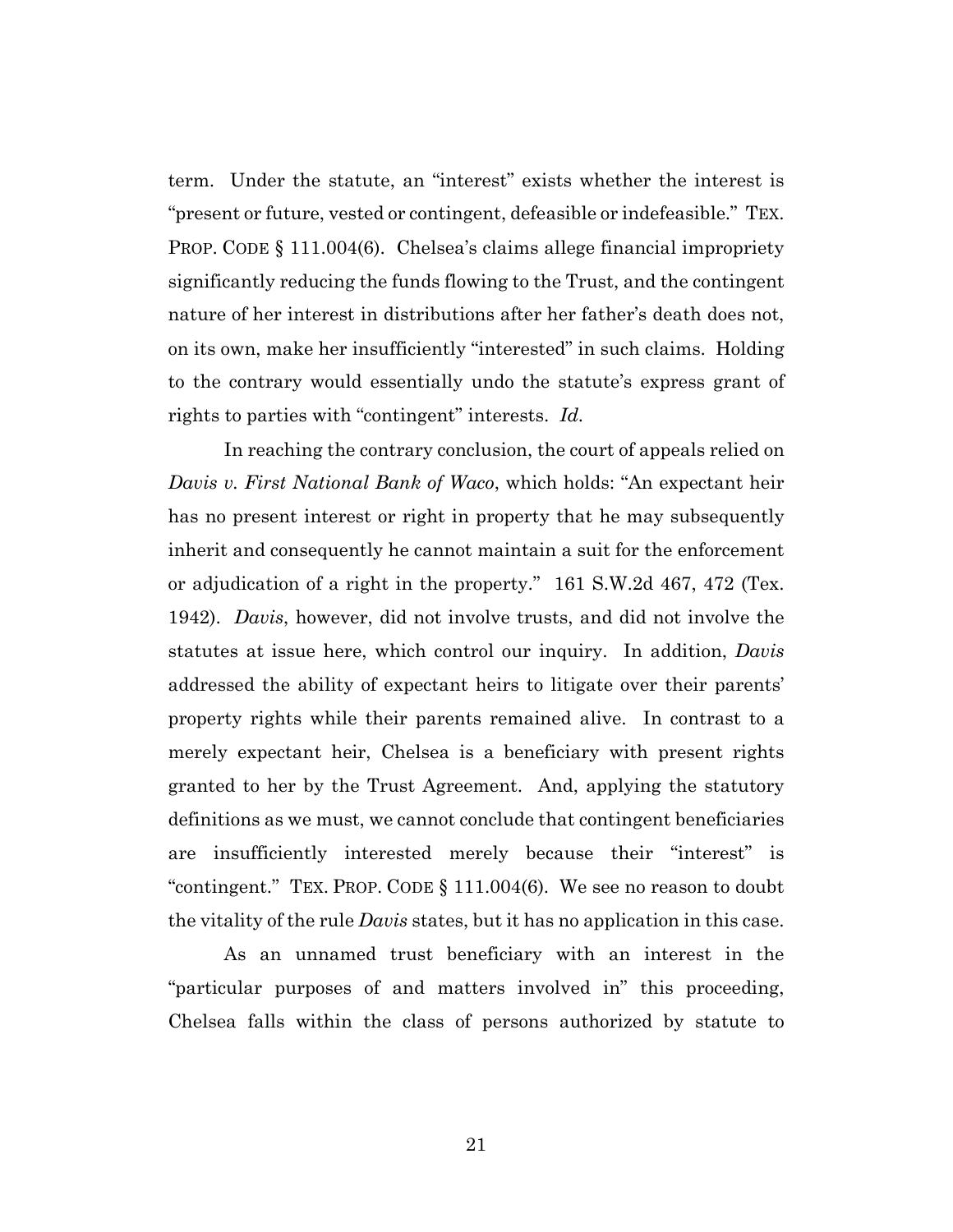maintain her claims. The dismissal of her claims by the courts below was therefore improper.<sup>4</sup>

### **2.**

Kenneth, in his capacity as trustee, brought several claims against the non-trustee defendants by which he seeks to vindicate the rights of the Trust. Kenneth also asserted similar claims, in a derivative capacity, on behalf of the Partnership. The court of appeals agreed with the district court that all these claims could not proceed. 2020 WL 1060576, at \*5–6. Kenneth argues in this Court that he had the legal authority to bring these claims, either as a trustee or derivatively on behalf of the Partnership. We disagree and affirm the court of appeals' decision on this issue.

Kenneth first contends that, as a trustee, he can bring claims on behalf of the Trust against third parties. Kenneth is correct that a "trustee" is generally an "interested person" who may "bring an action under Section 115.001." TEX. PROP. CODE §§ 111.004(7), 115.011(a). But the claims at issue seek to vindicate the rights of the Trust, and the Trust has four co-trustees, three of whom oppose Kenneth's desire to assert the Trust's rights as he has. The question, then, is how to determine who may bring claims on behalf of a trust when co-trustees disagree. The Legislature has provided an unsurprising default rule:

<sup>4</sup> We address only whether the Property Code authorizes Chelsea to bring her claims, not whether those claims may succeed or fail for any other reason. When the district court ruled on the family's statute-of-limitations motion, it had already dismissed Chelsea's claims, so it did not assess whether Chelsea's claims, like Kenneth's, are time-barred. Neither party asks us to address the limitations question as to Chelsea, and that question remains open on remand.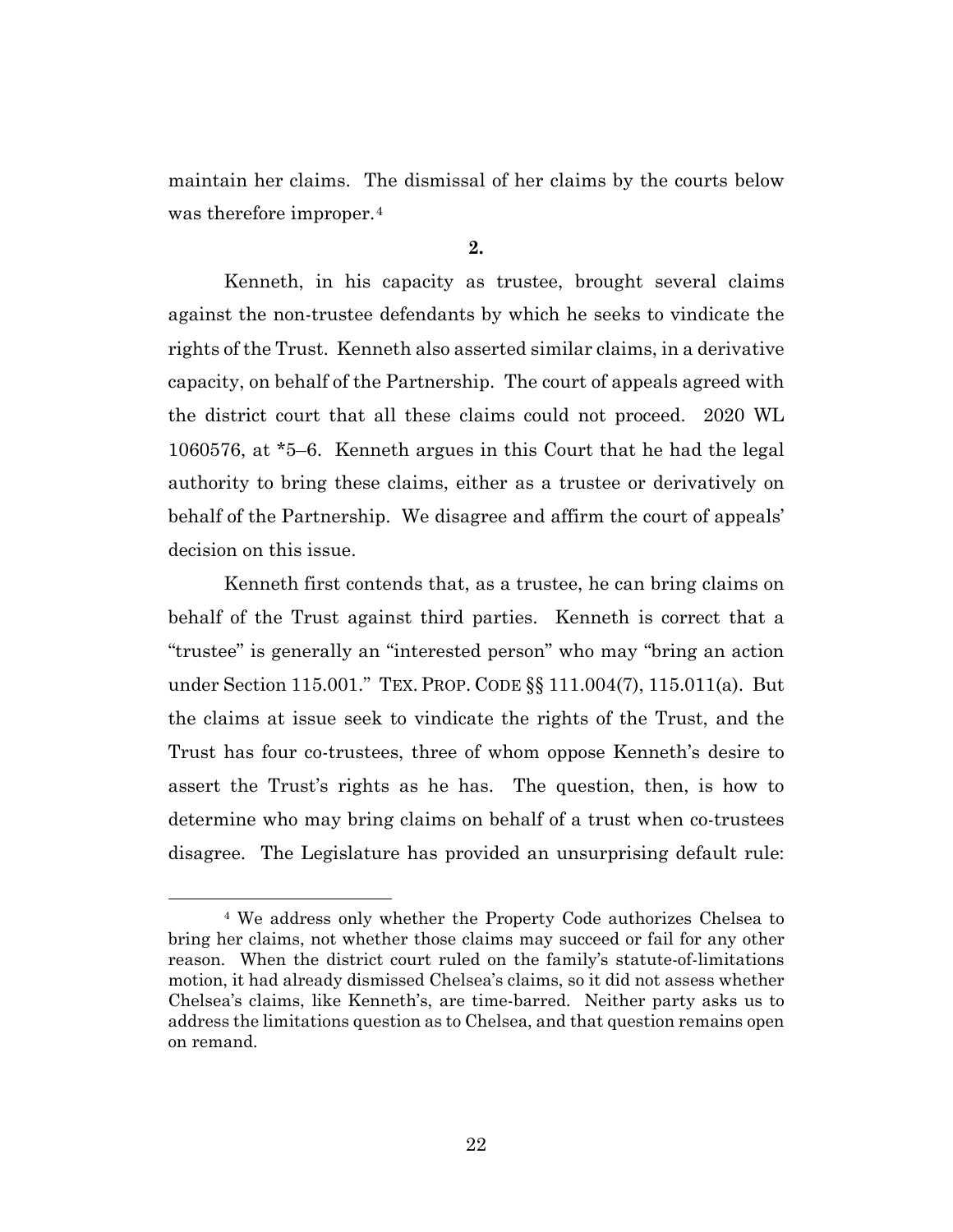"Cotrustees may act by majority decision." *Id.* § 113.085(a); *see also* RESTATEMENT (THIRD) OF TRUSTS § 39 (AM. L. INST. 2003) ("[I]f there are three or more trustees their powers may be exercised by a majority.").

The Trust Agreement could have altered this rule, but it does not. Instead, Section 5.2 of the Trust Agreement states that the Code shall apply "as fully as though its provisions were written into this instrument." The result is that the trustees "act by majority decision." TEX. PROP. CODE § 113.085(a). Naturally, the other trustee brothers do not want the claims asserted by Kenneth on behalf of the Trust to proceed. In fact, the Consent Agreement they signed after the lawsuit was filed released any such claims and stated that the other trustees believe it is not in the best interests of the Trust for such claims to proceed. Faced with what amounts to a 3-1 vote of the trustees against him, Kenneth has no unilateral power to act for the Trust in court against the wishes of a majority of the trustees.

Kenneth argues that trustees in his situation must have some recourse when, as alleged here, the other trustees have conspired with the non-trustee defendants to injure the Trust. But Kenneth does have recourse. He can seek removal of the other trustees, *see id.* § 113.082, as he did in this suit. The defendants do not contest his authority to seek such relief. Further, the defendants do not dispute that Kenneth was permitted as a beneficiary to sue his brothers for breach of fiduciary duty. They oppose that claim on limitations grounds, not on the theory that Kenneth lacks the authority to bring it.

All that remains is Kenneth's argument that he could, in a derivative capacity, sue on behalf of the Partnership. He observes that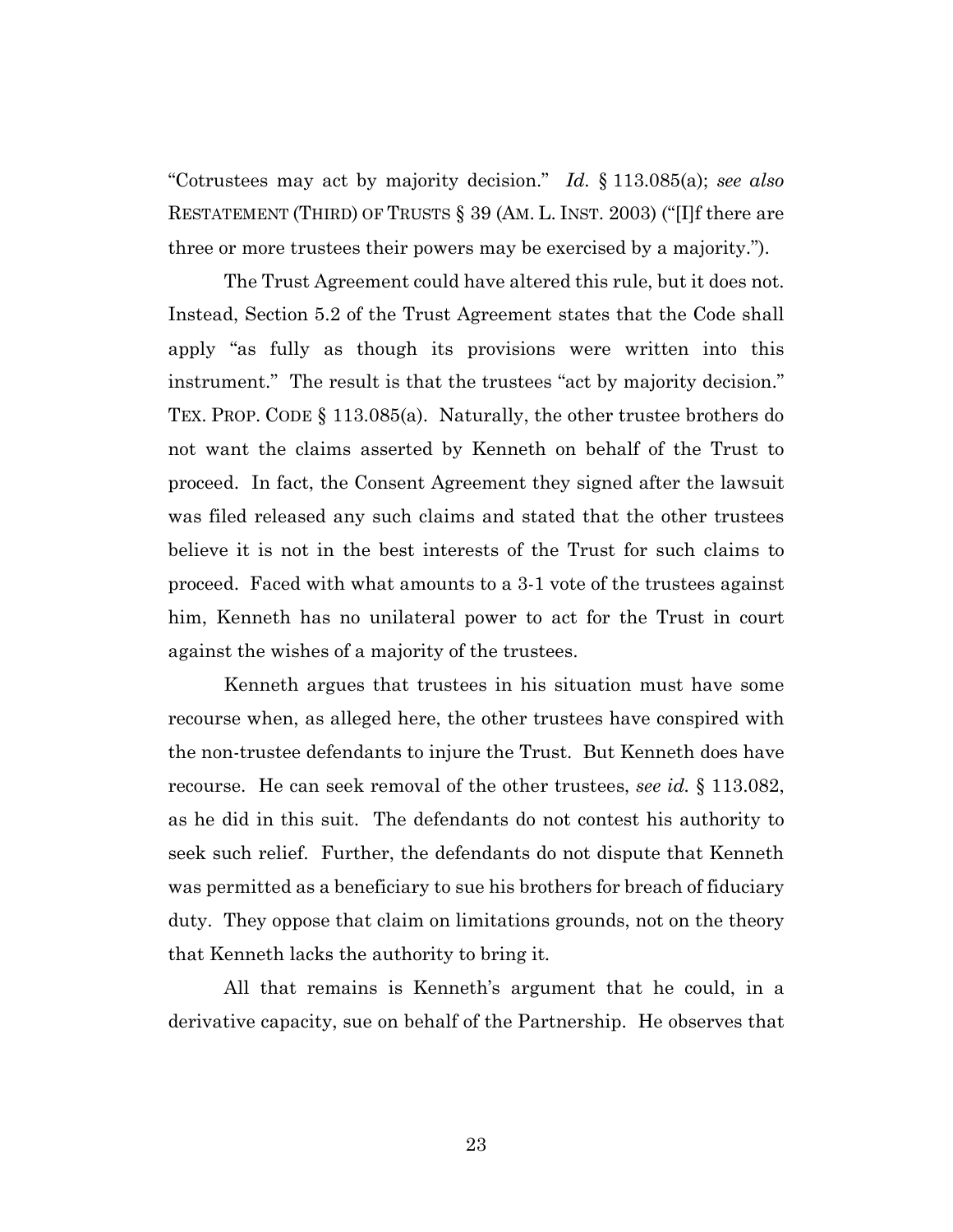a limited partner may be authorized to bring a derivative suit on behalf of a limited partnership for breaches of duty by the general partner. *See* TEX. BUS. ORGS. CODE § 153.401 *et seq.* He claims that FB Ranch, the general partner, breached certain duties and that the other non-trustee defendants aided and abetted FB Ranch's breaches.

These claims fail because Kenneth himself is not a limited partner in the Partnership. The Trust is the limited partner, so it is the Trust—not Kenneth—that might be able to sue derivatively on behalf of the Partnership. Kenneth is merely one of four co-trustees of the Trust. As we have already established, he cannot speak unilaterally for the Trust in court. Because he does not speak for the Trust, he cannot unilaterally assert rights that belong to the Trust, including its potential right as a limited partner to bring derivative actions. The district court correctly dismissed Kenneth's claims against the non-trustee defendants brought on behalf of either the Trust or the Partnership.

#### **C.**

Kenneth complains of discovery rulings by the district court. We need not address the details of these complaints, however, because all Kenneth's claims fail as a matter of law for the reasons explained above. Kenneth does not argue that different discovery rulings would have saved his claims from either the limitations bar or from his inability as a lone co-trustee to act on behalf of the Trust. As a result, he cannot show that the district court's discovery errors, if any, "probably caused the rendition of an improper judgment" or "probably prevented [him]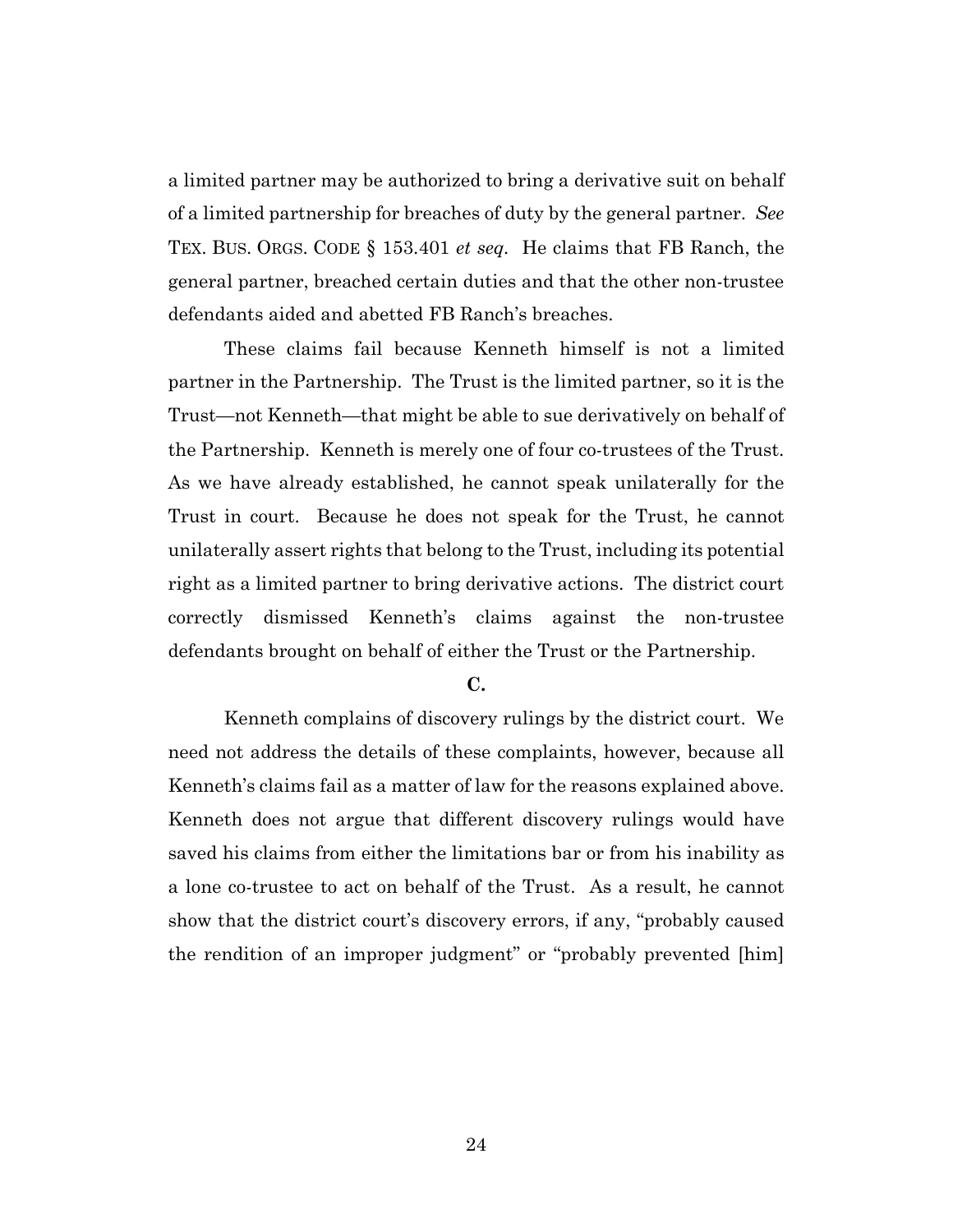from properly presenting the case to the appellate courts." TEX. R. APP. P. 61.1.5

## **D.**

Finally, Kenneth complains of the district court's award of attorney's fees. The district court conducted a two-day trial on fees. It awarded offsetting \$85,000 amounts to both Kenneth and the defendants. Kenneth submitted evidence that he incurred fees substantially in excess of the fees awarded. But he lost the case on summary judgment, so he can hardly complain that the district court did not award him more fees.

When it comes to attorney's fees, "the degree of success obtained" should be "the most critical factor in determining reasonableness of a fee award." *Farmers Grp., Inc. v. Geter*, 620 S.W.3d 702, 713 (Tex. 2021). Kenneth obtained little success, if any, so he cannot demonstrate the fee award was unreasonable. If anything, the district court acted generously toward Kenneth, the losing party, by conforming the fee award to the "general rule in our legal system . . . that each party must pay its own attorney's fees and expenses." *Perdue v. Kenny A. ex rel. Winn*, 559 U.S. 542, 550 (2010).

<sup>5</sup> To the extent Chelsea, on remand, believes that she needs additional discovery, she is free to pursue it, although we express no opinion as to whether such discovery would be warranted in the current posture of the case.